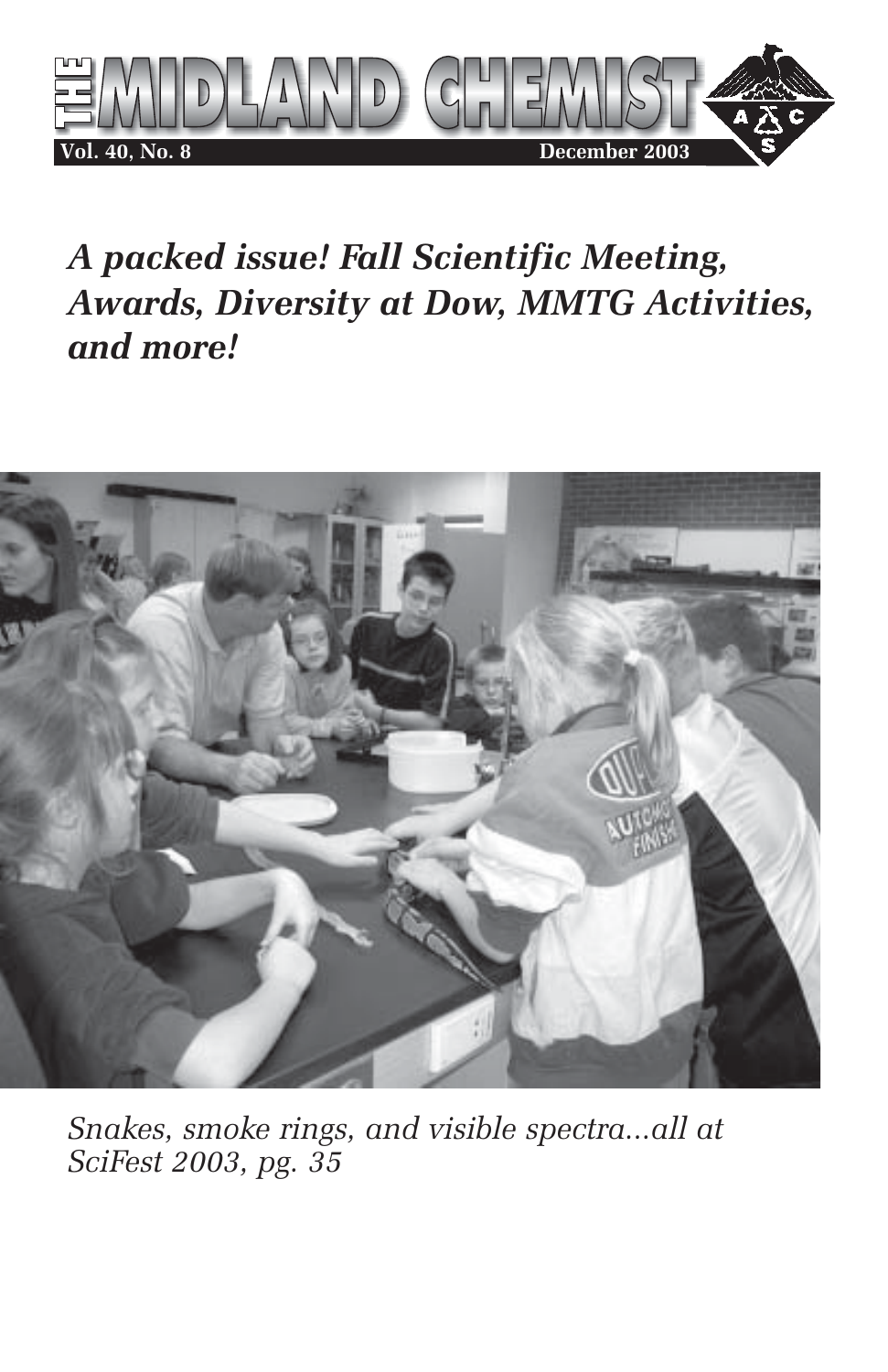

Volume 40, Number 8 December 2003

### *In This Issue...*

| New Chemistries: Detection of Chemical, Biological Warfare Agents  9 |  |
|----------------------------------------------------------------------|--|
|                                                                      |  |
|                                                                      |  |
|                                                                      |  |
|                                                                      |  |
|                                                                      |  |
| Diversity in Chemistry, Part I: The Dow Chemical Company  20         |  |
|                                                                      |  |
|                                                                      |  |
| Call for Nominations for Industrial Innovation Awards  30            |  |
|                                                                      |  |
|                                                                      |  |
| Midland Section Launches Fund Drive for Scholarship Endowment 34     |  |
| MMTG, Midland Section, Delta Celebrate SciFest 2003  35              |  |
|                                                                      |  |
| Important Dates on the ACS Midland Section Calendar  38              |  |

*The Midland Chemist* is published eight times a year by the Midland Section of the American Chemical Society.

American Chemical Society Midland Section PO Box 2695 Midland, MI 48641-2695 http://membership.acs.org/M/Midl

#### *Volunteer Staff*

| 989-832-7485                        |  |
|-------------------------------------|--|
| ann.birch@editech-mi.com            |  |
|                                     |  |
| Angelo Cassar  Photographer, writer |  |
| Kristine Danowski  Writer           |  |
|                                     |  |
|                                     |  |
| James R. Birch  Design, layout      |  |

Please submit all articles and photographs to the editor, Ann Birch. Instructions for article submission are on the Midland Section web site, as is contact information for other staff members. Authors can also contact Ann directly with any questions.

Neither *The Midland Chemist*, nor the Midland Section, nor the American Chemical Society assumes any responsibility for the statements and opinions advanced by contributors of or to *The Midland Chemist*.

Cover photo by Joan Sabourin.

© Copyright 2003 Midland Section of the American Chemical Society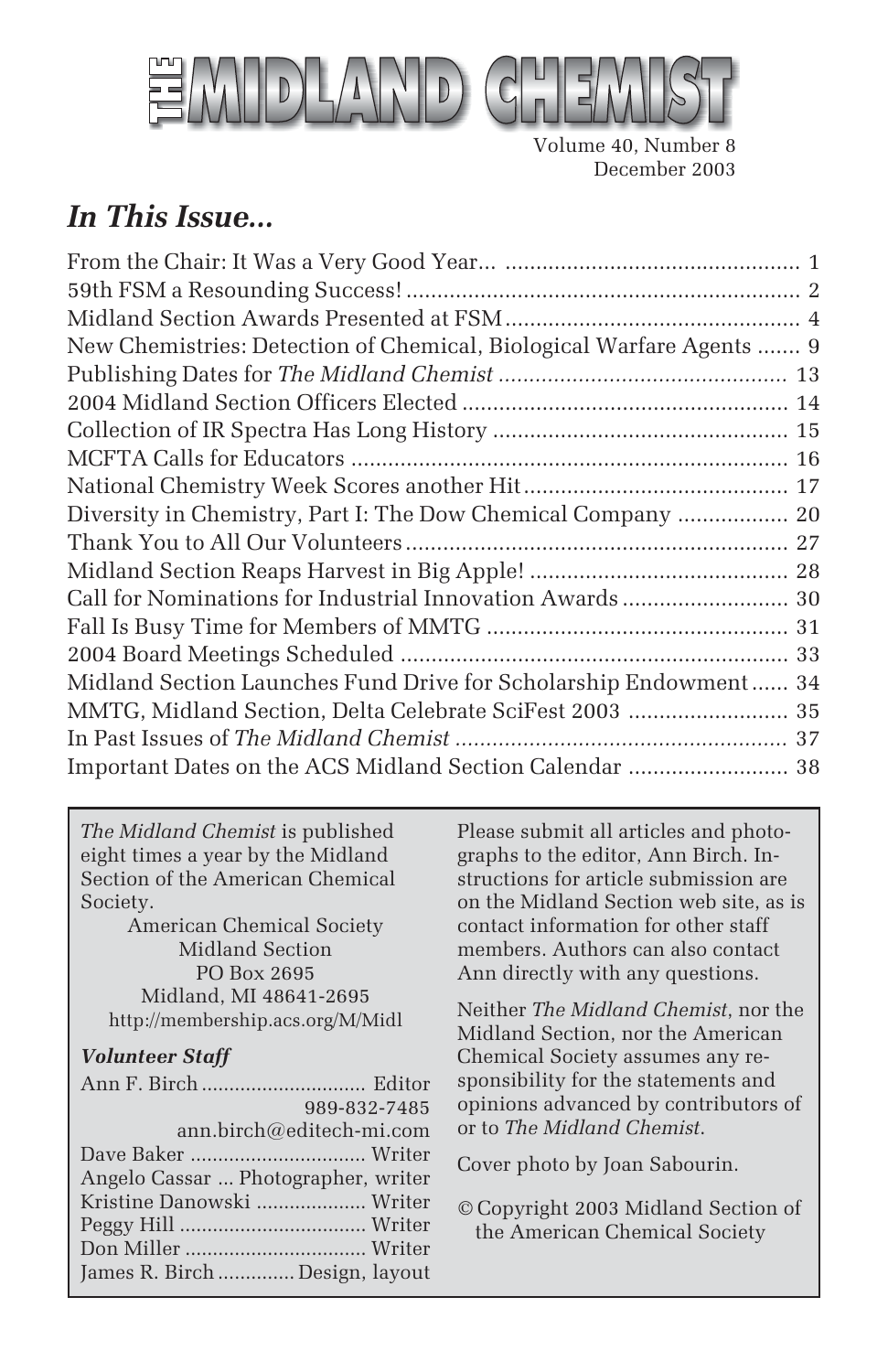#### *From the Chair*

### **It Was a Very Good Year...**

If seems hardly possible that my year as chair is<br>
up already but there it is. I know the speed with Lup already but there it is. I know the speed with which the year has flown by is a common observation at this time of year, but it really did go alarmingly fast. We accomplished many things but failed to get to many others. Thank goodness the chair becomes past-chair and has a further year to work on some of these issues, once the annual report is out of the way! One of the excellent things to happen recently that must be mentioned is our success at the ChemLuminary Awards at the national meeting in New York in September. MMTG won the Best Overall Technician Affiliate



Mike Owen, Chair ACS Midland Section

Group Award for 2002, and we also received a new 2003 award for Greatest Community Involvement in Chemists Celebrate Earth Day. Congratulations to all involved in this national recognition.

My biggest regret this year is that I served during a period of significant membership reduction. This is both a local and a national problem with no blame whatsoever attaching to any of our fine volunteers. As the editor-at-large of *Chemical & Engineering News* put it in August: "With wrenching suddenness the employment status of chemists—as measured by the experience of American Chemical Society members—has crumbled from the strongest since 1990 to, at least statistically, the weakest since ACS started measuring employment on a regular and reasonably consistent basis more than 30 years ago." Those statistics certainly affected many in our local section and our heart goes out to those still adversely affected by the changes we have seen around us in the last few years.

My greatest delight was the willingness and enthusiasm with which so many of you gave of your time and energy to make this year such a personal pleasure, notwithstanding the comment in the previous paragraph. I heard a resounding "yes" far more often than I heard "maybe" or "no," and I want to sincerely thank all of you who played a part in our affairs in 2003. I had a wonderful Board of Directors and group of committee chairs to interact with, many of whom I am glad to report will continue to serve us in 2004. I wish Joe Ceraso and his team the same fortunate camaraderie that I enjoyed. I know the section is in excellent hands. Many thanks for your contributions and best seasonal greetings to you all.

Mike Owen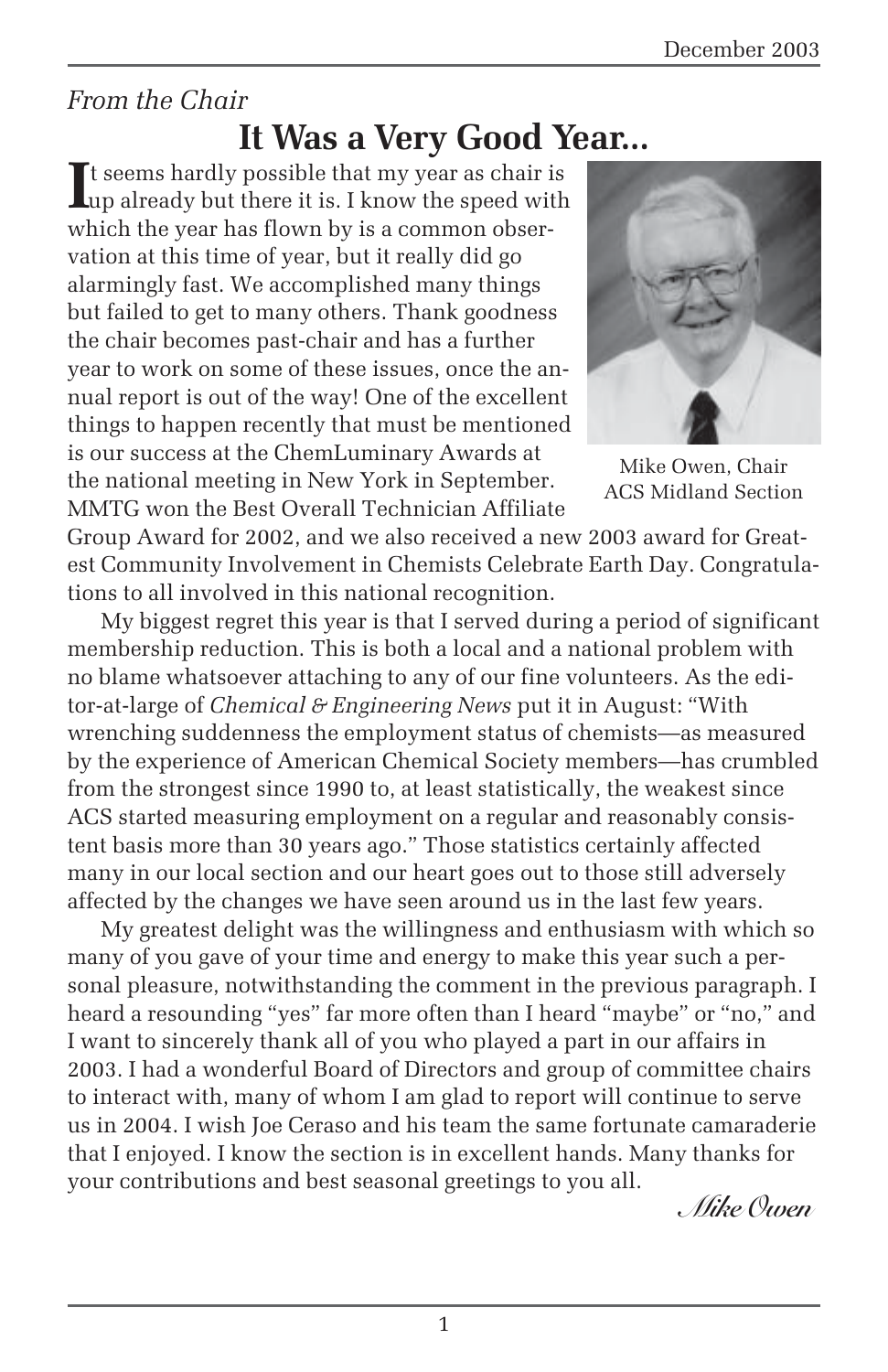### **59th FSM a Resounding Success!**

*By Wendy Flory and Dale LeCaptain*

**The 59<sup>th</sup> annual ACS** Fall Scientific Meeting is now in the past and what a successful meeting it was! The day began with a special workshop on Green Chemistry presented by Larry Koskan from Donlar Corporation and Mary Kirchhoff from the Green Chemistry Institute in Washington D.C. More than 40 people attended to see the latest developments in this area. The



*Larry Koskan and Mary Kirchhoff led the workshop on green chemistry. Photo: Angelo Cassar*

workshop introduced the principles of green chemistry and provided industrial and academic examples of greener technologies.

The workshop was followed by lunch, kindly donated by The Dow

Chemical Company. During lunch, attendees perused a poster session with 50 participants presenting their latest "eurekas" from Michigan State, SVSU, Delta, CMU, Kettering University, Dow Chemical, MMI, Impact Analytical, and Dow Corning. Fourteen vendors showed their wares as well as raffling great baskets to matching ticket holders. There were also two informative workshops that folks could drop in on: a Career Planning panel discussion and Using Microsoft Word for Technical Documents.

Opening remarks and awards kicked off the presentation portion of the meeting. Several local section members were recognized for their



*Richard A Gross, keynote speaker. Photo: Angelo Cassar*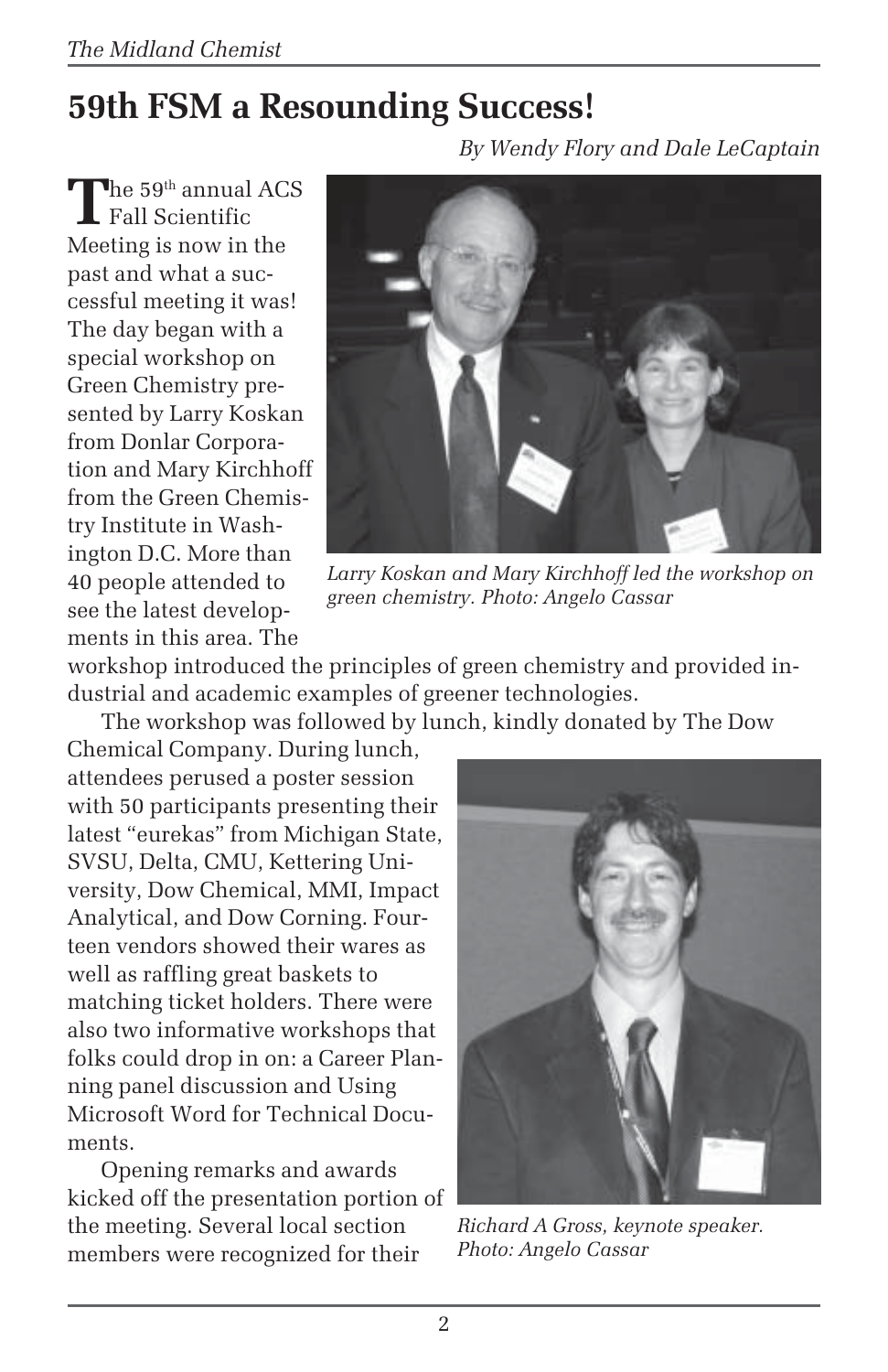outstanding performance (see pg. 4) as well as recognition of the 50-year ACS members (see the August issue of MC for photos and bios). Richard Gross (that's Richard A. Gross, not Richard M. Gross) delivered the keynote address on "Advances in Polyester Synthesis Using Lipase-Catalysis." Two technical sessions followed with a great line-up of speakers. The topics were Green Processes and Renewable Materials, with speakers from throughout the Michigan area. The aftermeeting social at Oscar's wrapped up the meeting as folks relaxed and enjoyed food and drinks provided by funding from our vendors. The meeting was attended by 333 folks from over 40 different affiliations!



*Poster presenters from area universities and organizations were kept busy answering questions. Photo: Angelo Cassar*



*Rick Gross, Dow vice-president for R&D, talks to an undergraduate CMU student about her research. Photo: Angelo Cassar*

We would personally like to thank The Dow Chemical Company, particularly Rick Gross, for donating the facilities and food for this meeting, all the volunteers that helped make this meeting a success, and everyone that attended. It is wonderful to have great opportunities like this to share chemical knowledge.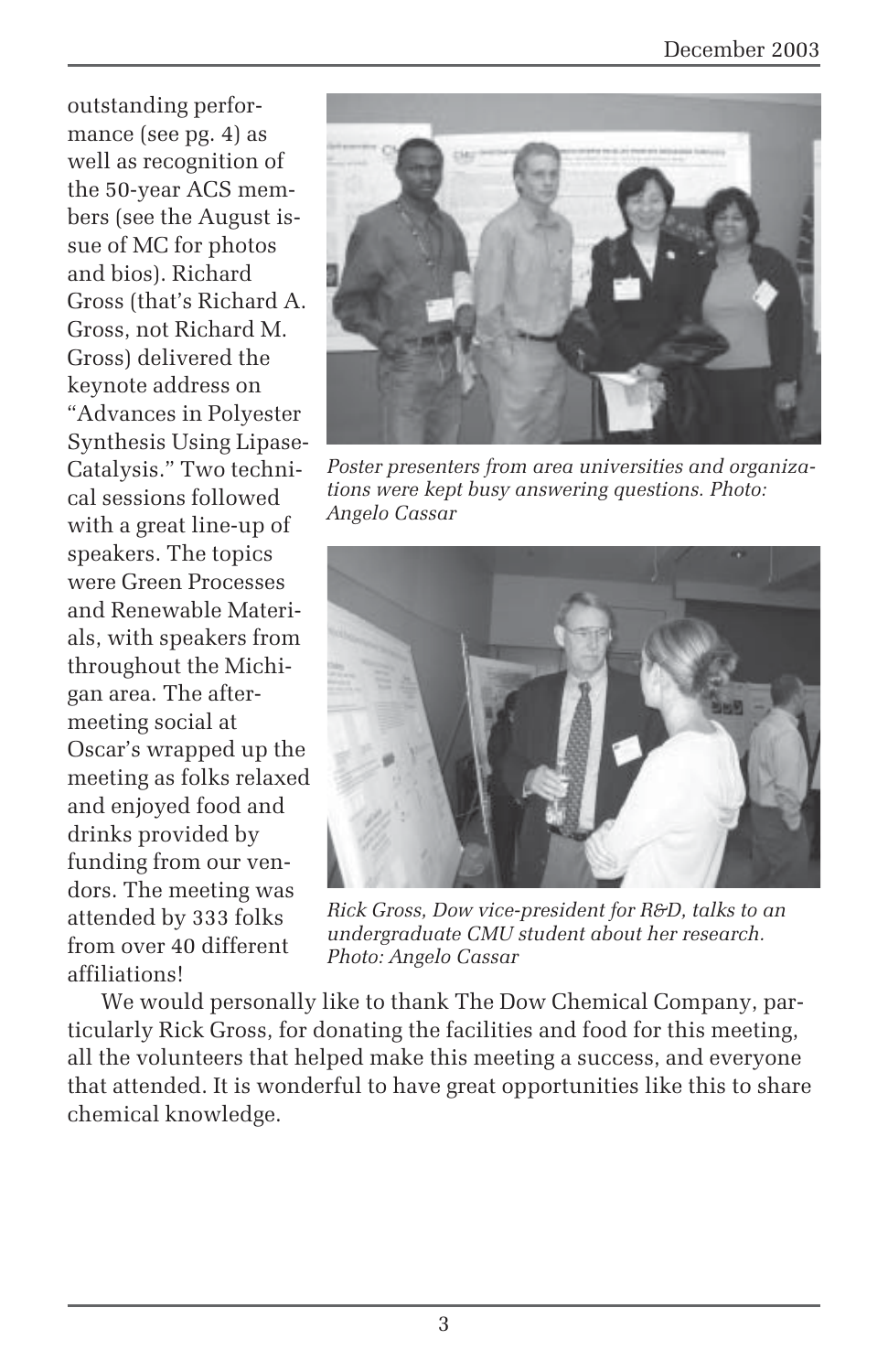## **Midland Section Awards Presented at FSM**

*By Petar Dvornic*

**Congratulations to the three individuals honored at the Fall Scientific** Meeting with Midland Section awards! Please meet:

**Dr. Robert M. Nowak**, recipient of the 2003 award for Outstanding Achievement and Promotion of the Chemical Sciences. Bob spent 37 years at The Dow Chemical Company in the following positions:

- R&D director of the Plastics Department
- Director of Central Research (last 10 years at DCC)
- Named Dow chief scientist in 1990
- Led groups that developed:
	- Polycarbonates (for compact discs)
	- Metallocene catalysts for polypropylene
	- Polymers for use in automobile door panels
	- High-performance ceramics for aerospace applications
	- Drug to treat bone cancer
	- PBO technology

According to the nomination letter: "Bob played a key role in guiding Dow's R&D during a period when the fundamental nature of the polymerbased materials business was undergoing dynamic change. He helped keep Dow at the forefront as a global leader among plastics manufacturers by pressing for detailed understanding of polymer synthesis, fabrication and processing."

Bob has spent 10 years as president and CEO at Michigan Molecular Institute, with activities in the following areas:

- Dendritic polymer nanotechnology (including dendrimers and hyperbranched polymers)
- Silicon-containing polymers
- Specialty coatings
- Advanced sensors
- Plastic recycle
- Utilization of renewable resources in potential products
- Instrumental in launching two for profit subsidiaries
- Instrumental in creating analytical services business at MMI

Bob also launched the creation of the MMI endowment fund and pioneered the concept to commercialize technologies that are not profitable for big companies. From the nomination letter: "He is extremely critical of his staff (in a positive way), maintains high standards, and pushes for con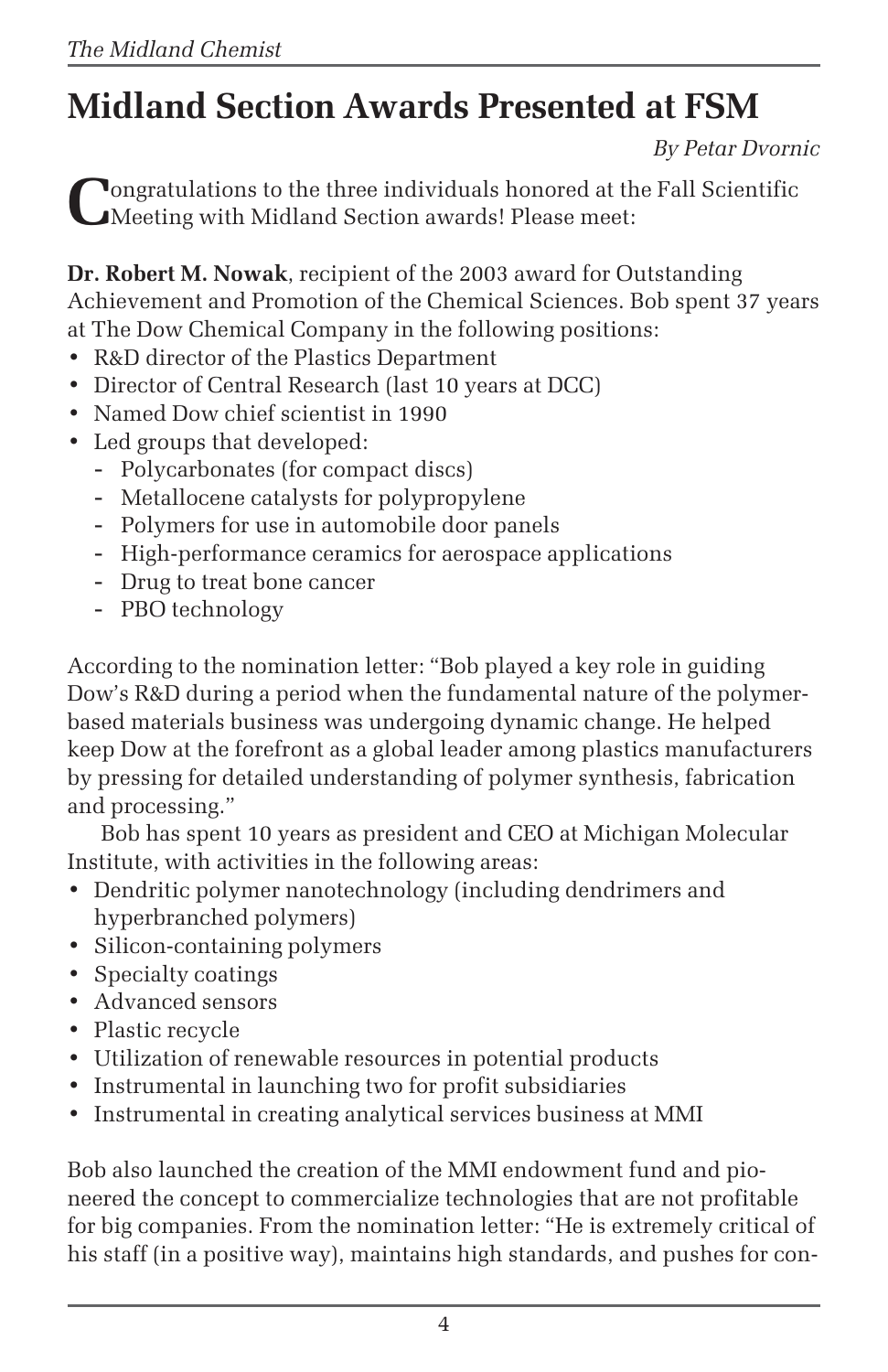tinual creativity, always with an eye toward commercialization potential."

From the support letter from one world-renowned scientist-academician: "I believe that Bob is the most deserving individual for this honor. In fact, I am surprised that he has not received this recognition long ago."

Bob has also spent 8 years as president and CEO of Dendritech Inc., the major US producer of dendritic polymers and one of five in the world.

In spite of all the managerial duties that he performed, Bob has al-



*Mike Owen presents the award to Bob Nowak (right). Photo: Angelo Cassar*

ways remained a scientist first. To his credit he has:

- 18 publications in scientific journals
- 23 US and 21 foreign patents (and several more pending applications)
- Member of the National Academy of Engineering
- Past member of the Council for Chemical Research
- Served on a number of university and company advisory boards (including MSU, EMU, U. of Wisc., U. of Calif., Berkeley, Maxdem)
- Charles Hurd Lecturer at Northwestern University in 1991
- Alumni Achievement Award from the College of Liberal Arts and Sciences, University of Illinois in 1995
- B.S. in Chemistry, University of Wisconsin in 1953
- Ph.D. in Organic Chemistry, University of Illinois ("Speed" Marwel) in 1956.

### MASTER OF SCIENCE IN TECHNOLOGICAL PROCESS! **With Concentrations For:**

**MANUFACTURING PROFESSIONALS TECHNICAL SECTOR PROFESSIONALS**

*Candidates with a Bachelor of Science: This program adds technical knowledge, leadership and management strategies to the workplace skills of technical professionals.*



**For further information, contact: Barbara C. Sageman, Director of Graduate Admissions (989) 964-6096 or visit: www.svsu.edu/gradadm/**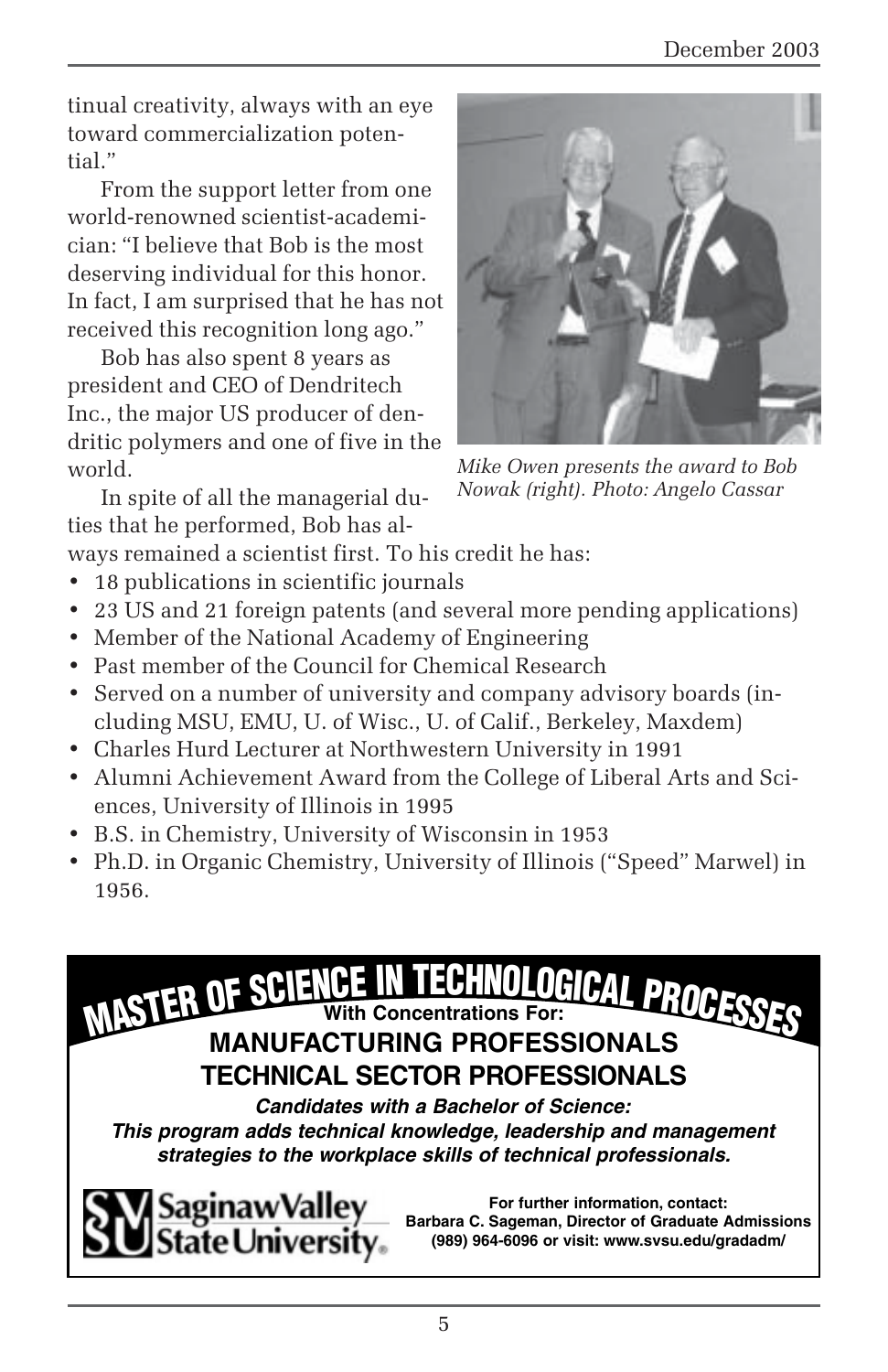**John Blizzard**, recipient of the 2003 award for Outstanding Service to the ACS. John has been a vital member of the Midland Section, directly involved in activities such as:

- Served on numerous ACS committees at both the local and national level
- In the early 1990s member of the National Chemistry Week steering committee at the national level and local coordinator
- An architect of the Midland Section Project Science Literacy program



*Mike Owen presents the award to John Blizzard (right). Photo: Angelo Cassar*

- The program was established over 10 years ago
- The first module *"Bringing Science to Life in the Classroom"* received the ChemLuminary Award from the National ACS
- The second module *"Clowning Around With Polymers"* won the first ChemLuminary Award presented by the ACS Division of Polymer Chemistry
- On John's initiative, program included both AIChE and SPE societies
- Coordinated Midland Section Salute to Excellence program
	- At the 1999 National ACS meeting in New Orleans he presented Section activities on this program
- Participated in the ACS National Historic Chemical Landmark program that recognized the significance of Herbert H. Dow's first production of bromine by electrolysis in Midland
- Regularly takes part in
	- "Professional Day" program at the Midland County Fair
	- Annual Fall Scientific Meetings

In many other activities, not directly related to ACS, John serves as an excellent science ambassador and mentor:

- Member of numerous committees promoting the benefits of chemistry and the ACS in both high schools and in the Tri-Cities, including:
	- Bay Area Vision for Education
	- Science demonstrations
	- Career days for K–12 students
	- High school chemistry clubs
	- Area schools science fairs
- Serves on various Mich. Dept. of Education science subcommittees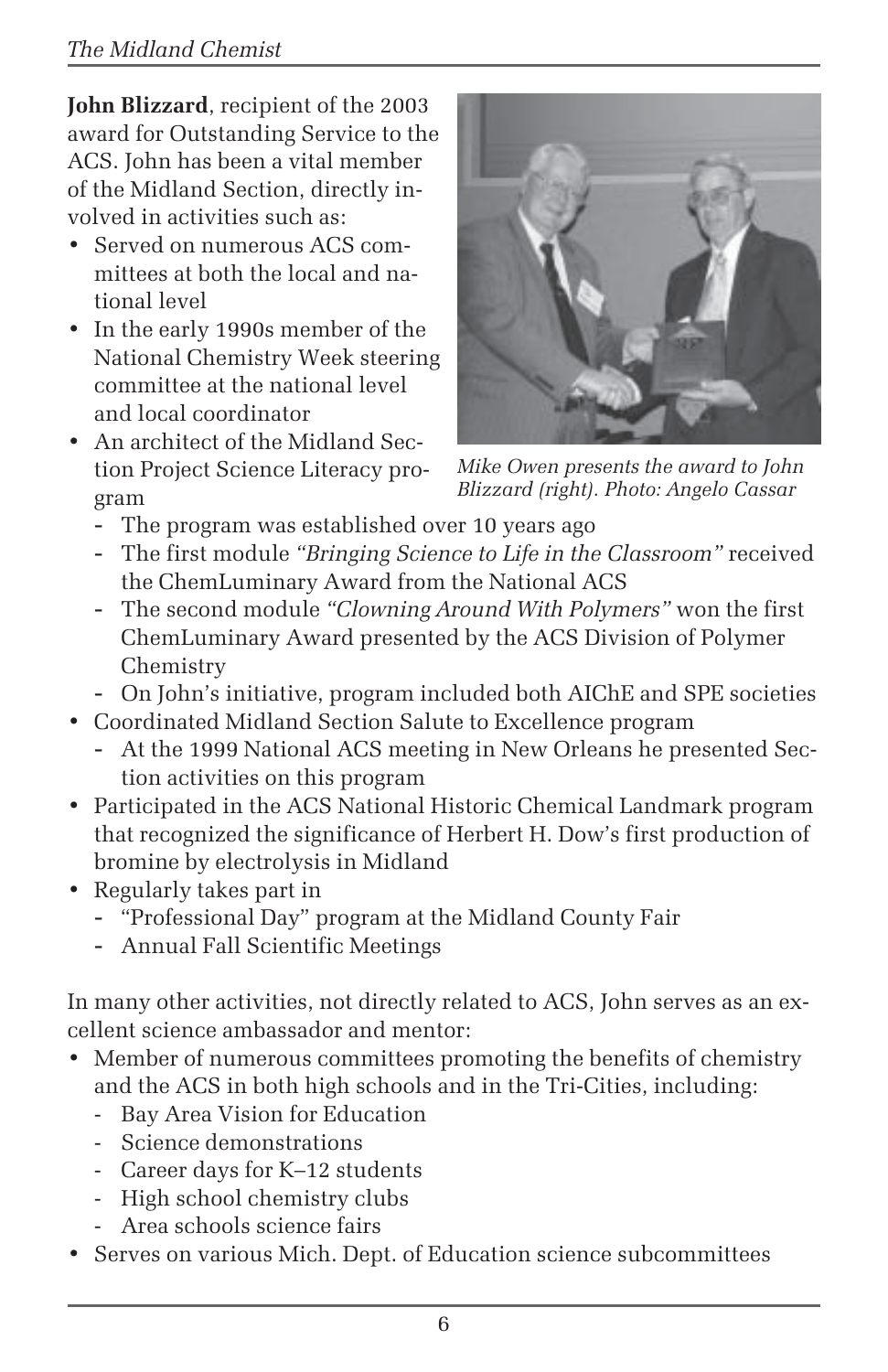From the nomination letter: "It was his leadership and enthusiasm that convinced me to become an active participant in the Science Literacy program and SciFest." From a support letter: John has been… "the real catalyst, that ACS now nationally knows Midland Section." And further: "Most recently, John has inspired a second generation of Blizzards, namely his daughter, Andrea, to energize the whole city of West Branch with National Chemistry Week events. Last year …they had …*Chemistry Keeps Us Clean* …program… with 1200 of the total 2600 students of West Branch directly involved in the hands-on activities."

**Robert Krystosek**, recipient of the 2003 award for Outstanding Chemical

Technician. Bob is a senior technologist at The Dow Chemical Company and has worked for the company for 22 years.

From the nomination letter: "In addition to his technical achievements, what sets Bob apart as an exceptional professional are his extraordinary leadership, communication, interpersonal, organizational and mentoring skills… He takes pride in his chosen profession and takes an active role at the national level of the ACS."

From one support letter: "He is one of the reasons I decided to stay in



*Mike Owen presents the award to Bob Krystosek (right). Photo: Angelo Cassar*

my group. Bob has a personality that makes you glad that he is one of your team members. He is willing to help others and has a huge network of contacts to help out when problems at times seem hopeless. I consider Bob …. with loads and loads of knowledge…in…..just about everything it seems." From another support letter: "Bob embodies what a chemical technician should strive to be…"

Bob's fields of professional activities include:

- Materials Science Testing Lab
- Molecular composites
- Low dielectric films
- Fiber applications development
- Ceramics
- Ceramic/metal composites
- Disk drive commercialization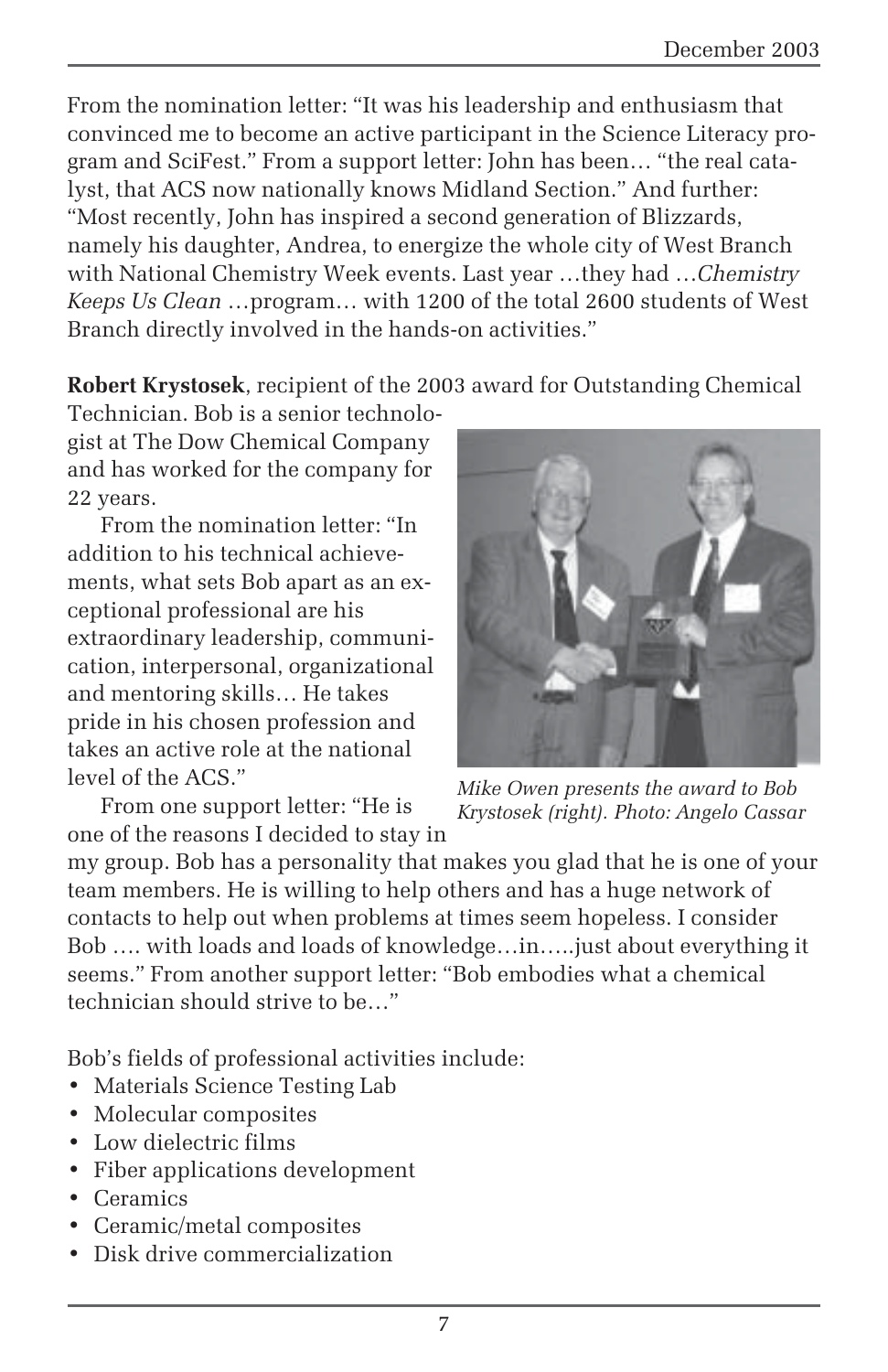- Homogeneous catalysis
- Combinatorial chemistry

Some selected accomplishments include:

- 18 internal Dow technical reports
- Presentation to the Dow Chemical Science Capability on experiences at first national ACS meeting
- 1 US patent
- 6 Dow Special Recognition Awards
- Organized *"The Adaptable Technician: A Retrospective of Diverse Career Experiences"* symposium at the 2002 ACS national meeting in Orlando
- 5 presentations at various ACS meetings
- 2003 chair-elect of the ACS Division of Chemical Technicians
- Recently invited to represent the Division of Chemical Technicians at the ACS Regional meeting in Pittsburgh



# Living. Improved daily.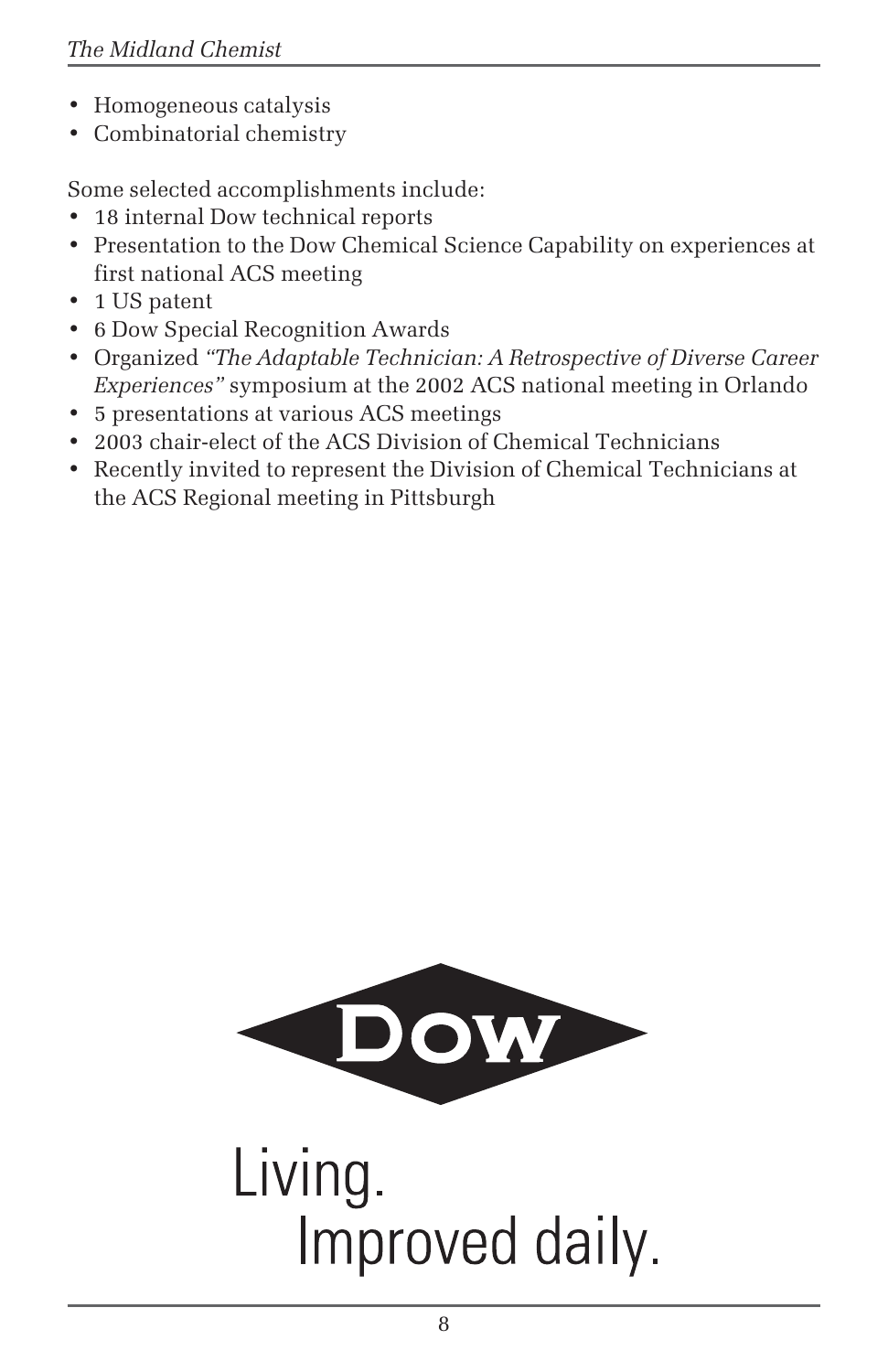### *New Chemistries* **Detection of Chemical, Biological Warfare Agents**

#### *By Kristine Danowski*

**D**etection of chemical and biowarfare agents is crucial to world secu-<br>rity. Although they frequently appear together, the terms "chemical agent" and "biological agent" are not synonymous. Biological agents are living organisms, such as anthrax bacteria or smallpox viruses. Chemical agents tend to be small molecules, such as sarin and VX, not living organisms. After initial distribution, biological agents infect and reproduce in individuals in the distribution area; thereafter the infection is contagious and can spread. Small molecules are not contagious; they exert their effects by direct contact or ingestion. After their initial delivery they are limited to affecting individuals in the distribution area although they can spread through wind or water.

Biological agents may not cause symptoms of exposure immediately. Some organisms have an incubation time of days to weeks before any symptoms appear. The symptoms themselves may also seem nonspecific (flu-like) and may not seem unusual. Conversely, the effects of chemical agents are felt within minutes or hours of exposure. Large numbers of affected individuals suffering or dying quickly will at least raise suspicions and cause further investigation.

Distinguishing between a biological or chemical attack and a disease outbreak or widespread accidental chemical exposure can be difficult. Chemists and other scientists are developing new technologies to recognize microbes and toxins quickly, sensitively, and specifically.

Lab-on-a-chip devices have been proposed for use in hospitals, physicians' offices, laboratories, chemical plants, and the battlefield. These miniaturized, self-contained analytical systems include optoelectronic sensors and output processing that respond to changes in optical absorbance, fluorescence, delayed fluorescence, or phosphorescence caused by interaction between the sample and the device recognition system. The sample would be dissolved in a carrier liquid that is deposited onto the device. After allowing time for any agents present to interact with the sensor, a detector detects any optical changes. The patterns associated with different agents of interest allow identification. The advantages of a labon-a-chip are portability, low cost, ease of use, speed, and large number of agents recognized (1).

Polymerase chain reaction (PCR) has also been miniaturized to a microchip. These devices contain an excitation light source, multiple bioprobes and bioreceptors, a sampling platform, sensing elements, and a signal amplification and treatment system. Probes used include antibody,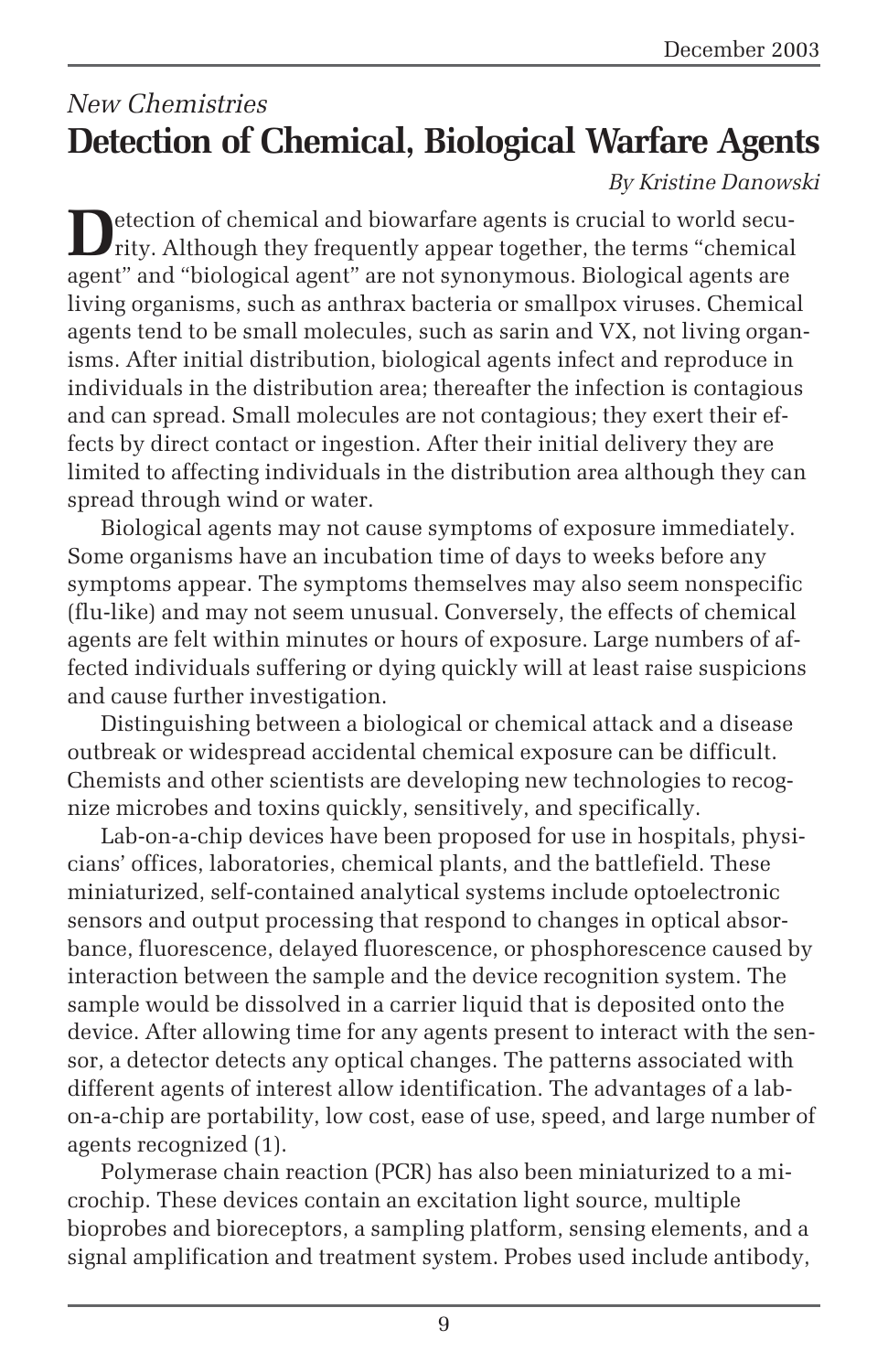DNA, enzymes, tissues, organelles, and other bioreceptors. PCR chips are designed to be used in the field to detect smallpox, anthrax, plague, hemorrhagic fevers, and brucellosis. They can also be used in clinical diagnostics and agriculture (2).

A similar device is a handheld advanced nucleic acid analyzer (HANAA). HANAA is a 1-kg real-time thermal cycler that can also detect anthrax in the field in approximately 30 minutes. The conventional detection method is cultivation of biological agents on plates, which can take days (3).

Another type of device for DNA detection uses custom-designed DNA hairpins that contain a fluorophore at one end and a quencher on the functionalized substrate. When homologous target DNA binds to the hairpin, the hairpin unfolds and the fluorophore fluoresces. Nonspecific DNA binding produces minimal fluorescence. The DNA hairpin determines pathogen specificity, so multiple targets can be detected on a single chip. This technique has not been miniaturized, but seems very promising (4).

A liquid-phase sandwich immunoassay array can also detect multiple agents. This array uses polystyrene beads embedded with precise ratios of red and infrared fluorescent dyes. The resulting array consists of 100-bead sets, each with a unique spectral signature. Target-specific antibodies are immobilized on the bead surface. When any agents of interest bind to the antibodies, fluorescently labeled secondary antibodies detect them. Each bead is analyzed using a flow cytometer at a flow rate of several thousand beads per second. The unique spectral signature allows identification and quantification of the agents of interest. While not a lab-on-a-chip device, this system is sufficiently portable that it could be used in the field (5).

Pathogens can also be detected using their spores. Numerous bacterial spores contain a high concentration of dipicolinic acid (DPA) to which divalent cations can bind and luminesce. One method uses lateral-flow immunoassay and  $Tb^{2+}$  ions bound to DPA. The immunoassay provides species specificity while the Tb<sup>2+</sup>-DPA complex provides increased sensitivity (6). Similarly, the fraction of viable spores can be quantified using similar technology. The method works whether or not the spores are attached to particulate matter (such as dust) and takes about 20 minutes. Once the  $Tb^{2+}$  ions bind to DPA in solution, they can be triggered to germinate by adding L-alanine. Viability is determined by the ratio of germination-induced luminescence and total luminescence (7).

Genetically engineered cells can also function as sensors. The cellular analysis and notification of antigen risks and yields (CANARY) system uses murine B lymphocytes to detect pathogens in air, water, body fluids, and contaminated surfaces in under 3 minutes. B-lymphocytes rapidly respond to bacteria and viruses. A strain of murine B-lymphocytes was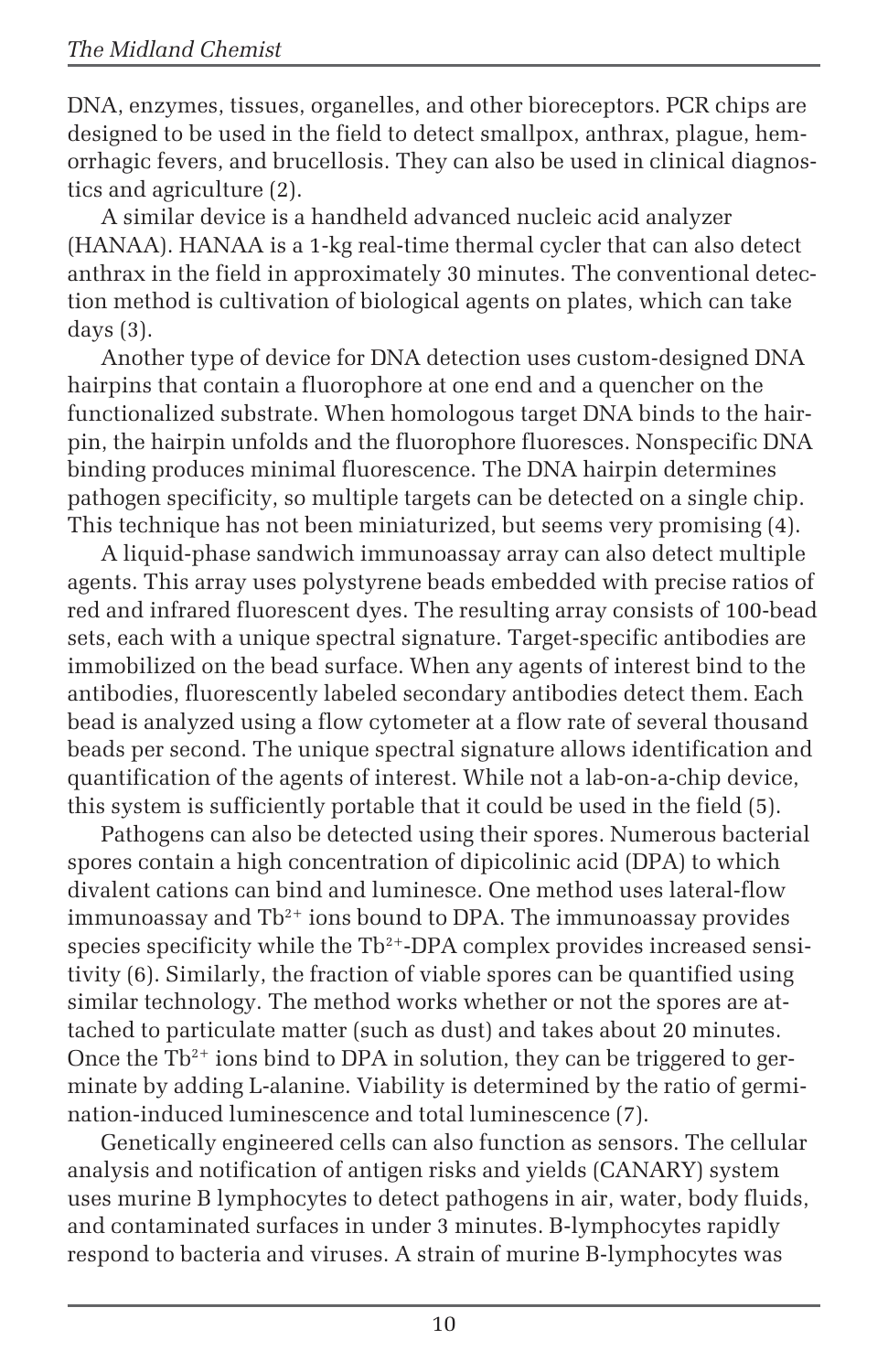genetically modified with aequorin, a  $Ca^{2+}$ -sensitive bioluminescent protein, and membrane-bound antibodies to pathogens of interest. When the modified B cells are exposed to pathogens, the antibodies crosslink and elevate intracellular  $Ca^{2+}$  in seconds. The aequorin then luminesces (8).

One concept for a disposable sensor applies to both biological and chemical warfare agents. "Smart dust" is created from silicon chips electrochemically corroded in a conductive solution, creating a network of etched parallel pores. When the etched chip is shattered, it breaks into particles about the width of a hair. By varying the corrosion current and solution composition, the silicon particles can produce different colors when illuminated with a laser. The "smart dust" can be used as a chemical tag in certain bomb-making reagents to indicate a certain manufacturer, to track precursor compounds to illegal drugs, or to detect environmental pollutants. As a sensor, smart dust can be created to produce certain colors in the presence of chemical and biological warfare agents. Smart dust can be scattered over a target area or attached to a robotic camera (9).

A wallet-sized chemical agent detector containing a sensor has been developed. This device combines metal oxide semiconductors (MOS) with polymer-coated surface acoustic wave (SAW) sensors. The device is sensitive to VX, sarin, soman, and mustard gas in the parts per billion (ppb) range. An individual user of this detector would know immediately when to don protective gear (10).

The telecom and compact disc (CD) market is also driving the development of chemical sensors. A CD player can be converted to a portable nerve gas sensor. This solid-state device detects agents with a P-F bond, such as sarin, soman, and GF in the ppb range. Once a catalyst breaks the P-F bond, a Si interferometer detects HF using an optical coating. The laser from the CD player measures the change in light intensity. This CD player device is designed for personal use and also to track gas plumes in the field (11).

The chemical warfare agent sensors just described detect their targets by molecular shape or a spectroscopic signature. A different technology uses the agent's reaction with an indicator molecule instead. An agent may have its shape or spectrum changed so it escapes detection, but its reactivity is its real toxin. The reactivity detector is a thin film containing an indicator such as a naphthalene derivative bearing a pyridyl and a hydroxy or siloxy substituent. The nerve agent reacts with the indicator's hydroxy or siloxy group to form a phosphate ester. The phosphate ester is a good leaving group, so the indicator undergoes intramolecular cyclization to form a tetracyclic product. The product fluoresces at a different wavelength from that of the starting indicator molecule. In other words, in the presence of 10 ppm of nerve gas, the sensor changes color from blue to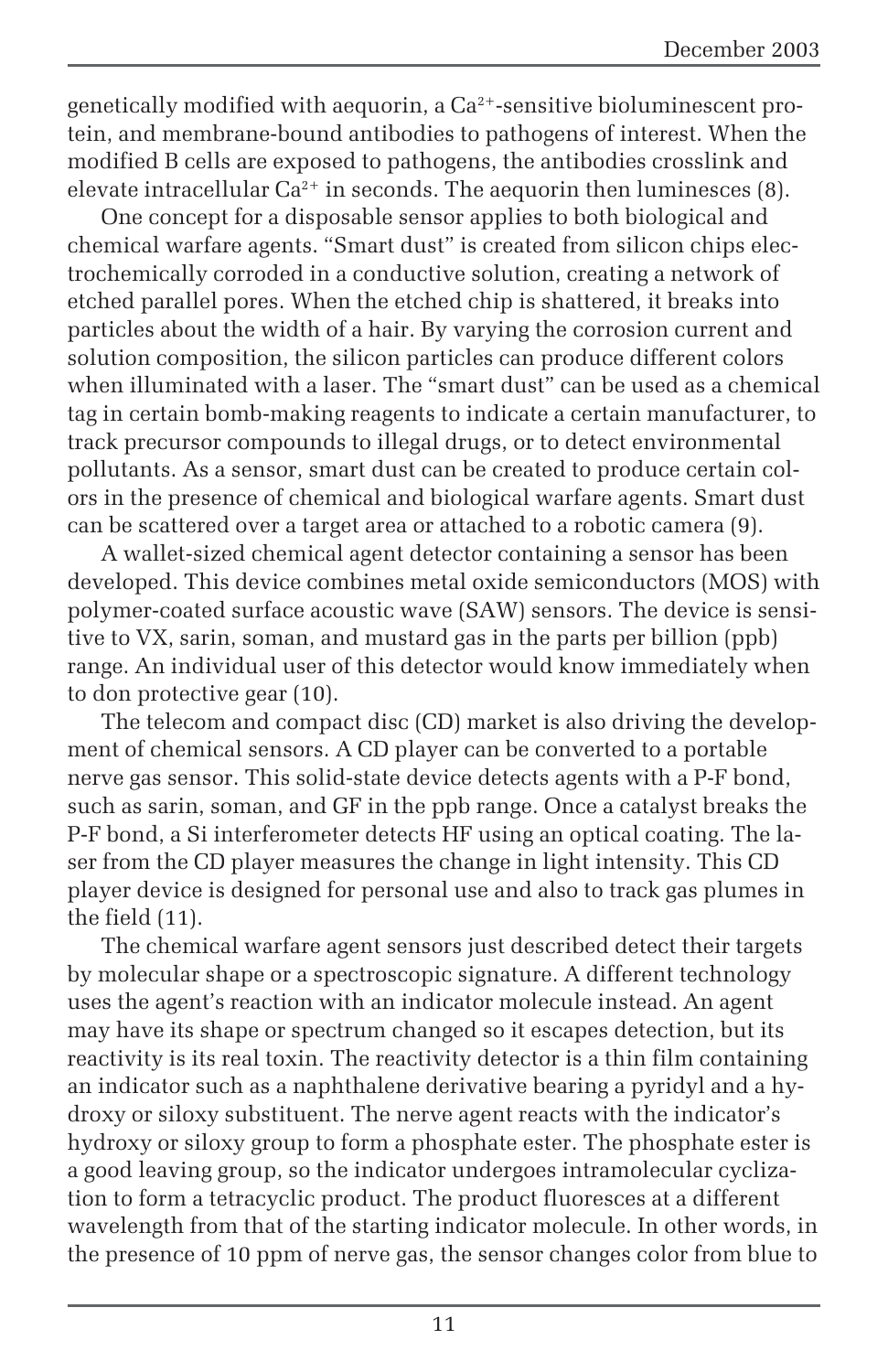green in a few seconds. This sensor can also be configured to respond to toxic industrial chemicals (12).

Airborne agents are not the only chemical threat. Water reservoirs are also potential targets. One concept for an aquatic sensor is using algae or other photosynthetic organisms which are extremely sensitive to their environment. Real-time fluorescence measurements from intrinsic fluors in these organisms can be monitored for changes in the organism's health. This technology is capable of detecting changes in fluorescence in response to herbicides in untreated water and unconcentrated algae. A prototype system, AquaSetinel $\mathbb{S}^M$ , is currently being manufactured (13).

Research on the detection of chemical and biological warfare agents has steadily progressed during the last few years. Recent events have increased the urgency of this work. The new technology described herein can also be applied to other areas such as clinical diagnostics, environmental pollution, and law enforcement. Hopefully, it will never need to be used for warfare.

#### **Further reading:**

- 1. Integrated optoelectronics for parallel microbioanalysis. *NASA Tech Briefs*, March 2003, p. 10a.
- 2. Pickering, Lulu. Microchip-based PCR sees wide field of uses. *Genomics & Proteomics* March, 2003, p. 45.
- 3. Higgins, JA, *et al*. A handheld real time thermal cycler for bacterial pathogen detection. *Biosensors & Bioelectronics* **2003**, *18*(9), 1115.
- 4. Hui Du *et al.* Hybridization-based unquenching of DNA hairpins on Au surfaces: prototypical "molecular beacon" biosensors. *J. Am. Chem. Soc.* **2003**, *125*(14), 4012.
- 5. McBride, MT, *et al.* Multiplexed liquid arrays for simultaneous detection of simulants of biological warfare agents. *Anal. Chem.* **2003**, *75*(8), 1924.
- 6. Species specific bacterial spore detection using lateral-flow immunoassay with DPA-triggered Tb luminescence. *NASA Tech Briefs*, March 2003, p. 6a.
- 7. Live/dead bacterial spore assay using DPA-triggered Tb luminescence. *NASA Tech Briefs*, March 2003, p. 7a.
- 8. Rider, TH, *et al.* A B cell-based sensor for rapid identification of pathogens. *Science* **2003**, *301*, 213.
- 9. Harney, J. Smart dust senses bioweapons. MIT Enterprise Technology Review, http://www.technologyreview.com/articles/print\_version/ wo\_harney031203.asp (Accessed March, 2003.)
- 10. Personal chemical agent detector ready for trials. Space Daily Express, http://www.spacedaily.com/news/biofilter-03c.html. (Accessed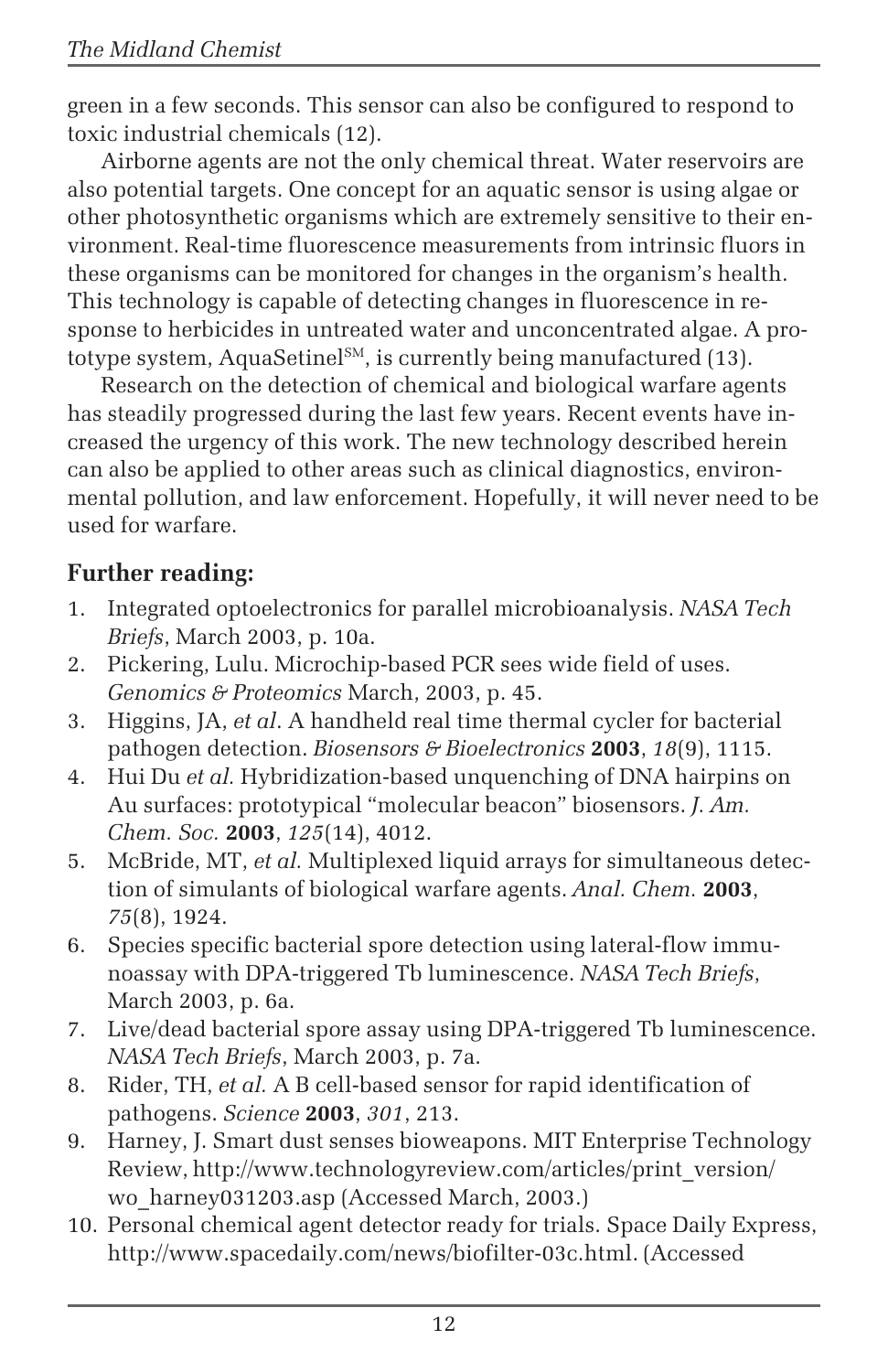March, 2003.)

- 11. CD player converted to nerve gas sensor. University of California San Diego, August 23, 2000. http://invent.ucsd.edu (Accessed March 2003.)
- 12. Dagani, Ron. A better sensor for nerve gas. *C&E News* March 10, **2003**, *81*(10), 12; Zhang, S-W and TM Swager. Fluorescent detection of chemical warfare agents: functional group specific ratiometric chemosensors. *J. Am. Chem. Soc.* **2003**, *125*(12), 3420.
- 13. Graham, S. Sensing trouble. Chemists approach homeland security in a variety of ways. *Scientific American.* http://www.sciam.com/ print\_version.cfm?articleID-000C4241-C213-1EA6-BDC0809EC588EEDF (Accessed April, 2003); Underwater sensor system could protect reservoirs, drinking water. http://www.psu.edu/ur/ 2003/watersensor.html (Accessed March, 2003.)

### **Publishing Dates for** *The Midland Chemist*

*By Ann Birch*

| February, Vol. 41, No. 1  | Jan. 5   | Jan. 31 |
|---------------------------|----------|---------|
| March, Vol. 41, No. 2     | Feb. 2   | Feb. 29 |
| April, Vol. 41, No. 3     | Mar. 1   | Mar. 31 |
| June, Vol. 41, No. 4      | May 3    | May 31  |
| August, Vol. 41, No. 5    | Jul. $5$ | Jul. 31 |
| September, Vol. 41, No. 6 | Aug. 2   | Aug. 31 |
| October, Vol. 41, No. 7   | Sep.6    | Sep. 31 |
| December, Vol. 41, No. 8  | Nov. 1   | Nov. 30 |
|                           |          |         |

#### **Issue Copy Deadline Issue Delivery**

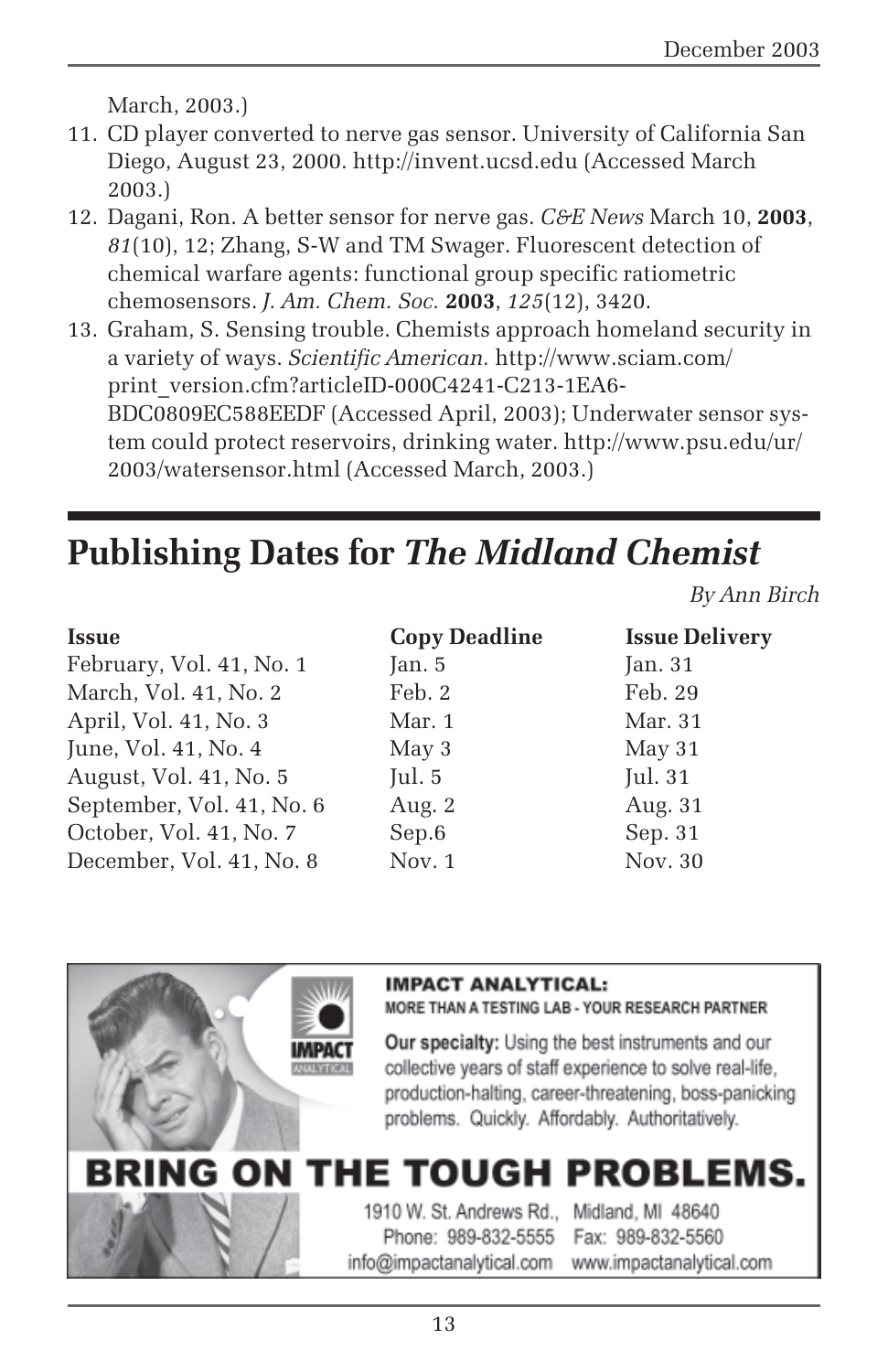## **2004 Midland Section Officers Elected**

*By Gary Kozerski*

**O**n behalf of the Nominations and Elections Committee, I would like to thank all the candidates for agreeing to run this year for an elected position in the ACS Midland Section. To remain strong and vibrant, our society depends on volunteers. Your willingness to consider giving of your time and talent in the leadership of the Midland Section is a perfect example of this spirit.

Our congratulations to the following individuals who were elected to the offices indicated. The director position carries a term of three years; all others carry a one-year term:

| Pat Smith        |
|------------------|
| Deb McNett       |
| Doug Beyer       |
| Maneesh Bahadur  |
| Jennifer Dingman |
| Petar Dvornic    |
| Don Miller       |
| Dave Stickles    |
|                  |

The 2004 term of office begins January 1, 2004. All elected officers will receive additional information in the upcoming weeks. Feel free to contact me at any time with questions (Gary Kozerski, 989-496-6788, gary.kozerski@dowcorning.com).

For those who were not elected (and for all members), please consider other volunteer opportunities within the Midland Section. The names of the various committees and their current chairpersons can be found by clicking on Contact Information at http://membership.acs.org/M/Midl/ Leaders.htm. Also, please consider running for elected office in the future!

#### *We're responsible . . .*

In 1988, the American Chemistry Council (ACC) launched Responsible Care® to respond to public concerns about the manufacture and use of Chemicals. Through this initiative, Dow Corning Corporation and other ACC members and partners are committed to continually improving our responsible management of chemicals.

We're responsible because we care.

#### **DOW CORNING**



© 2001 Dow Corning Corporation. *Dow Corning* is a registered trademark<br>of Dow Corning Corporation. *Responsible Care* is a registered service mark<br>of the American Chemistry Council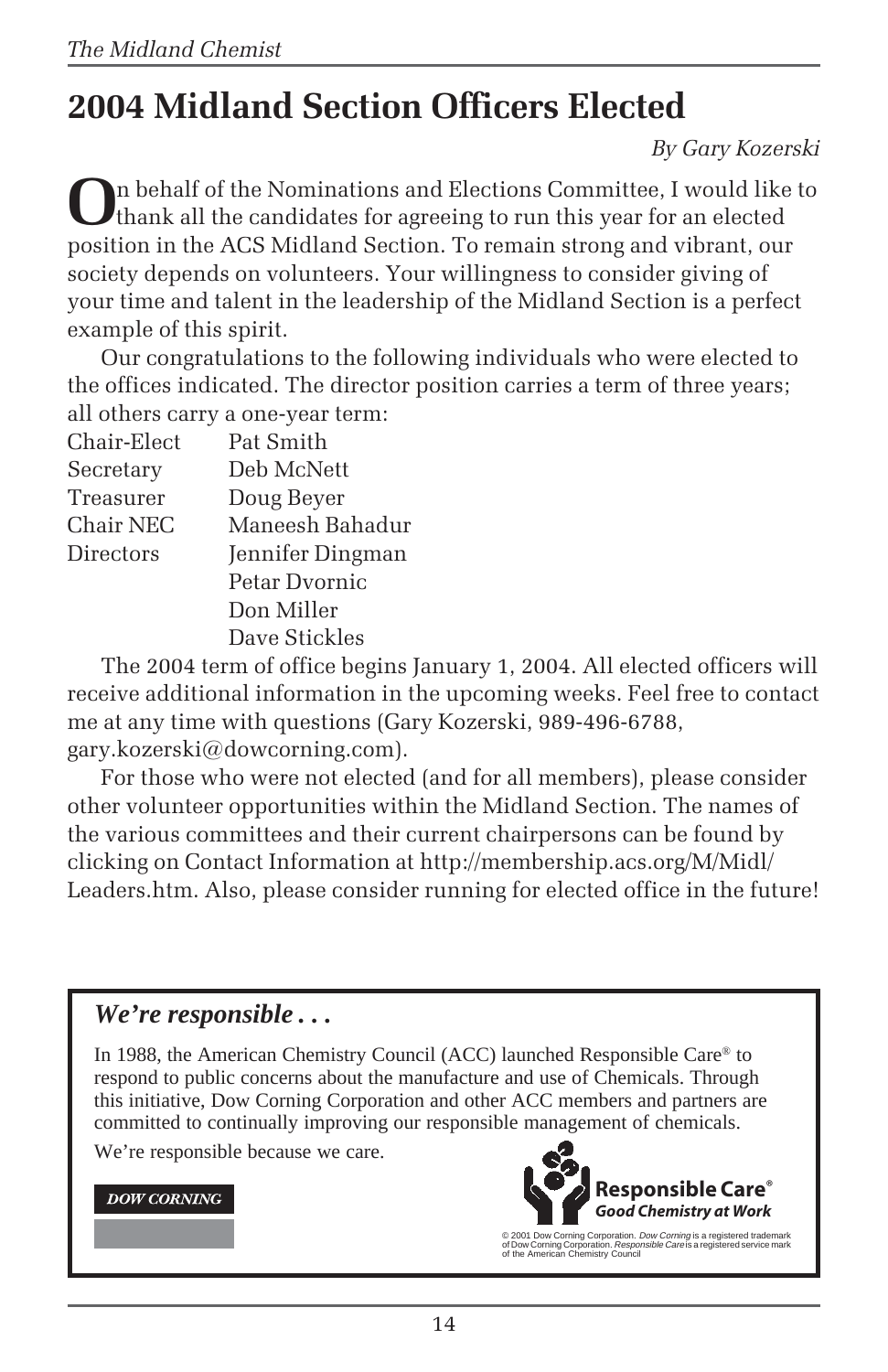### **Collection of IR Spectra Has Long History**

*By Richard A. Nyquist*

*Editor's Note: Richard Nyquist was employed by The Dow Chemical Company for 41.5 years and became a Dow consultant after he retired in 1994. He is also currently president of Nyquist Associates, a consultant to Impact Analytical, and an adjunct professor at Michigan Molecular Institute in Midland.*

It was recently reported in *Chemical & Engineering News* that Dr. Richard Gross, Dow corporate vice-president for R&D, formally presented to t was recently reported in *Chemical & Engineering News* that Dr. Rich-Dr. Arden L. Bement Jr., director of the National Institute of Standards & Technology, 50,000 infrared spectra that are to be evaluated and included in the NIST's web book (http://webbook.nist.gov/chemistry/). The chemistry web book is a free online resource for scientists worldwide.

It is the author's opinion that the scientific world would like information about the origin of these spectra from within The Dow Chemical Company. The father of infrared spectroscopy with The Dow Chemical Company is Dr. Norman Wright. Upon completion of his Ph.D. at the University of Michigan, Dr. Wright designed, developed, and built an IR spectrometer. He then used this instrument to solve chemistry problems arising within the company. He, together with L. Herscher, H.D. Ruhl, and A. Bartz, designed and constructed several new prism and grating IR spectrometers. Many of the advances incorporated into these instruments were later incorporated in IR spectrometers manufactured by instrument companies.

Norman Wright is the Wright in the Williams-Wright Award presented annually to a scientist, since 1978, by the Coblentz Society for significant contributions to vibrational spectroscopy while working in industry. Wright became director of the Dow Spectroscopy Laboratory, and subsequently, the director of the Chemical Physics Research Laboratory. These world-class laboratories contained all of the known spectral instruments, and many of the structures of new chemical compounds synthesized by Dow researchers were confirmed or established not only by application of IR, but also by application of NMR, MS, and Raman spectroscopy. These IR spectra were also recorded using commercial spectrometers equipped with prism, grating, or Michelson interferometer Fourier transform systems.

A short time after Dr. Wright's retirement, the Chemical Physics Research Laboratory was merged with the Dow Analytical Laboratory, also in Midland, Michigan. The merged laboratories were subsequently named Analytical Sciences Laboratory, retaining the world-class status.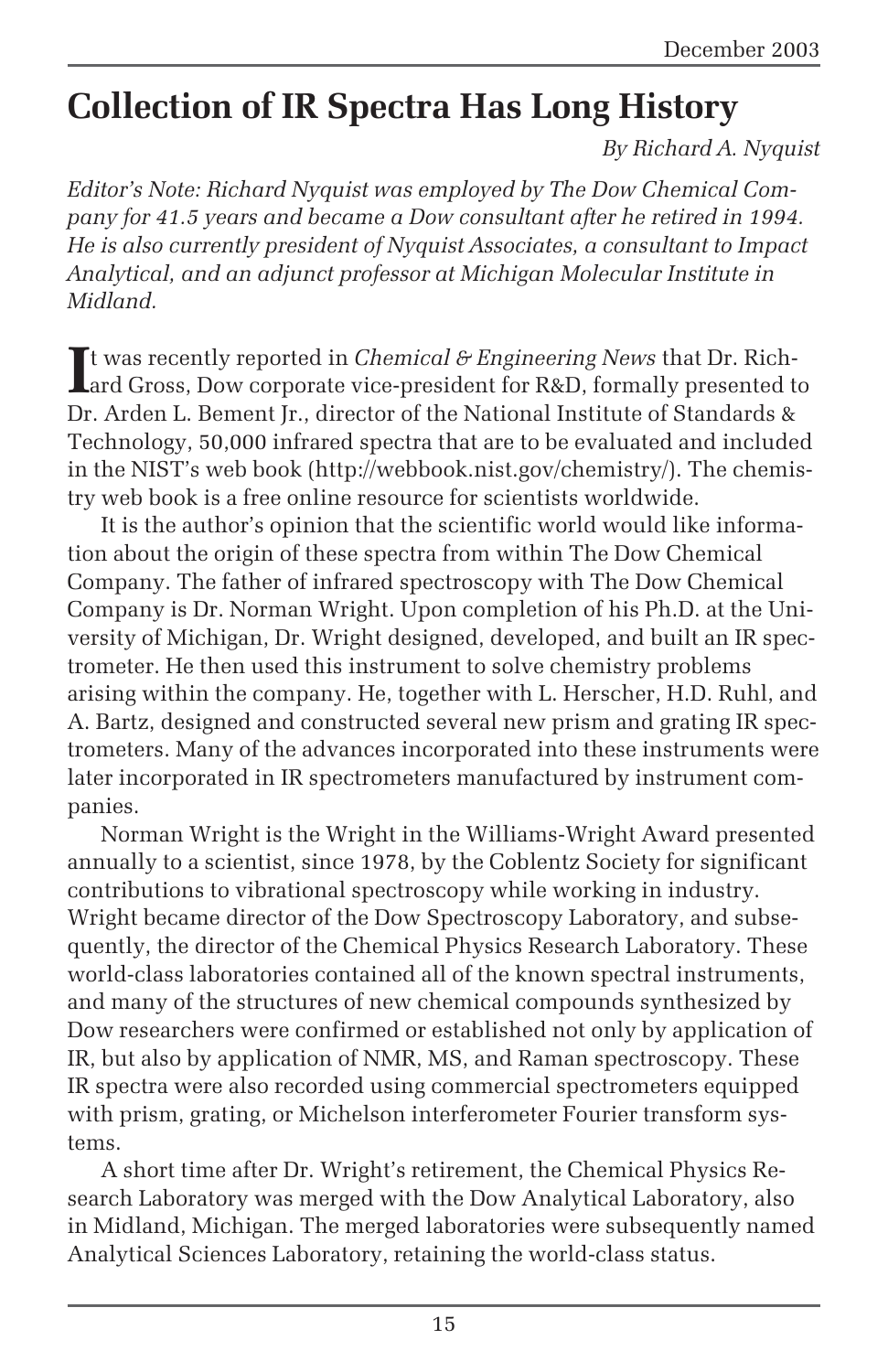Besides Norman Wright, many Dow vibrational spectroscopists and technicians contributed in producing this compendium of IR spectra donated to NIST. These scientists are listed below in alphabetical order:

| A.W. Baker <sup>1</sup>   | $G.$ Crable <sup>1</sup>      | M. McKelvey <sup>1,3</sup> | T. Reder                 |
|---------------------------|-------------------------------|----------------------------|--------------------------|
| B. Blake                  | $S.$ Hankin <sup>1</sup>      | R.D. McLachlan             | R.T. Schedel             |
| K.B. Bradley <sup>4</sup> | G. Huffman <sup>4</sup>       | S. McLean                  | J. $Scherer1$            |
| V.B. Carter <sup>1</sup>  | A. Johnson                    | I.M. Cote-Nyquist          | H.J. Sloane              |
| R. Chrisman <sup>1</sup>  | R.O. Kagel <sup>1</sup>       | R.A. Nyquist <sup>1</sup>  | G. Spencer               |
| C. Deibel                 | L. Kiley                      | J. Overend <sup>1,4</sup>  | F. Stec <sup>4</sup>     |
| R.B. Duvall <sup>4</sup>  | $S.T.$ King <sup>1</sup>      | R. Papenfuss <sup>4</sup>  | J. Strope $4$            |
| W. Eichorn                | M. Laboda                     | D. Peterson                | $B.$ Stubbs <sup>2</sup> |
| D.S. Erley                | $M.A.$ Leugers <sup>1,3</sup> | W.J. Potts, $Jr.^{1,4}$    | J. Thompson              |
| J.C. Evans $1$            | $Y-S.$ $Lo1$                  | J. Prewozniak <sup>4</sup> | G. Ward                  |
| J. Gavin                  | W. Long                       | C.L. Putzig <sup>3</sup>   | L.B. Westover            |
| R. Goetz                  | B. Loy                        | L. Record                  | L. Yurga                 |

*1 Ph.D.*

*2 M.D.*

*3 Presently employed at Dow Analytical Sciences Laboratory 4 Deceased*

Many of the scientists listed above are well known in their field, presenting technical talks at national meetings and publishing papers and book chapters or books. Several of the above continued their careers in other Dow departments, other companies, or academia.

## **MCFTA Calls for Educators**

*By Joe Kchodl*

New and exciting science programs are beginning at the Hall of Ideas Science Museum at the Midland Center for the Arts. Do you have a little extra time and are you willing to share your knowledge and expertise educating students? This is your chance to make a difference with students yearning to learn and experience science. Program instructors are needed to travel to local schools to give 45-minute classes to eager students. Outreach programs are scheduled around your availability. Eightweek in-house programs (2 hours once a week) allow you to cover a subject in depth. All subjects are being investigated—do you have a science hobby that fascinates you or chemistry experiments kids will love ? Please call Joseph Kchodl (kchodl@mcfta.org; 989-631-5930) at the Midland Center for the Arts for more information. Positions do offer modest compensation. Call soon—new classes begin in January.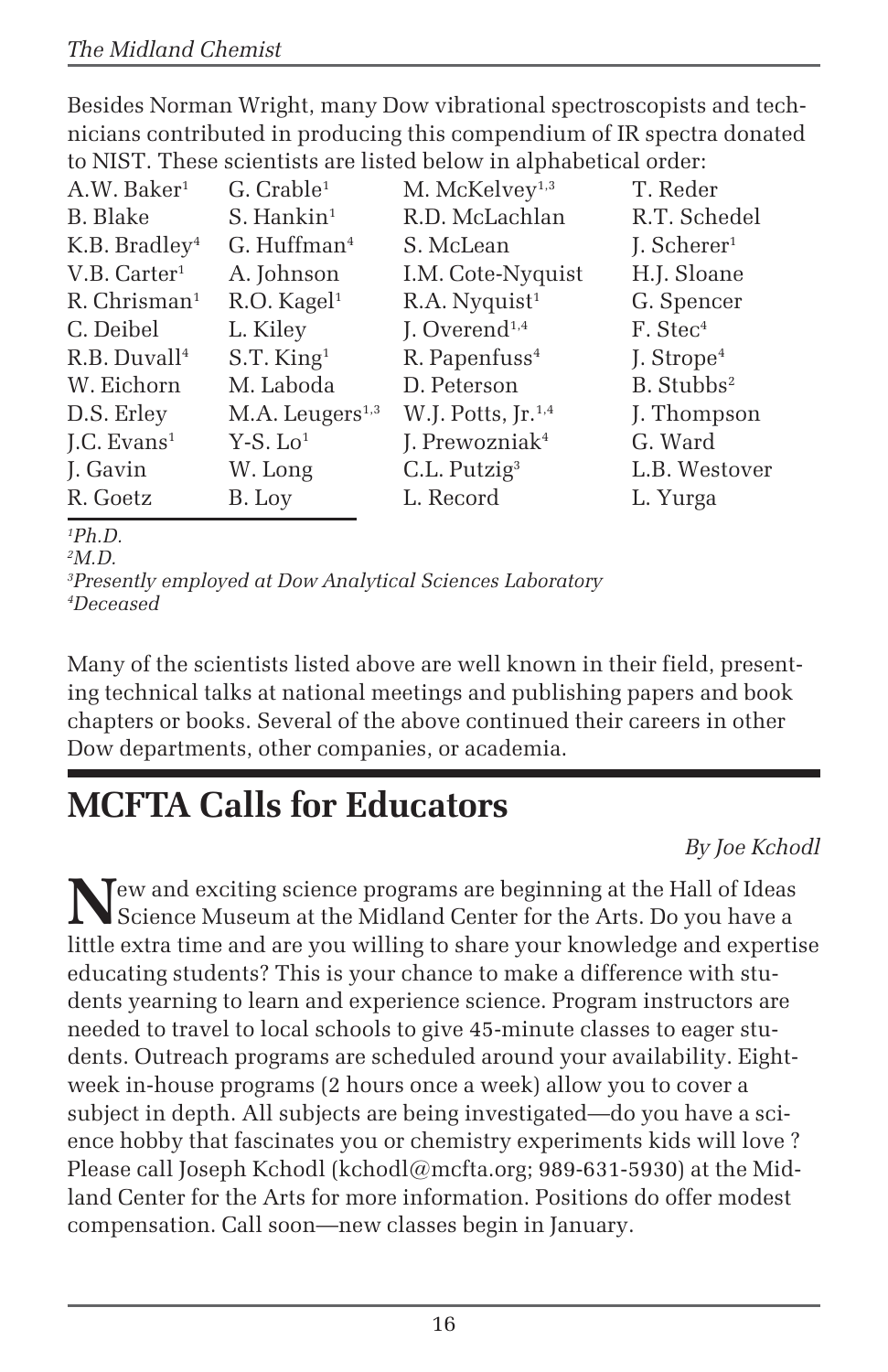### **National Chemistry Week Scores another Hit**

#### *By John Blizzard*

When the National Chemistry Week event was over, there were 1206 people involved at National City Bank in West Branch, including teachers and student helpers and guests. There were 521 student flight competitors, 351 grade school participants, and 170 high school participants. There were 46 different teachers (classes) visiting the bank during National Chemistry Week along with 73 high school after hours credit students visiting the bank during this time.

Rose City bussed in over 400 students to National City Bank for student science demonstrations. Student demonstrators, 52 Ogemaw County High School chemistry students, did an excellent job performing science demonstrations and explaining the science principles involved with the experiments to grade school students and the public. Experiments included dropping a feather and a coin in a vacuum, Bernoulli's principle of flight, how a Frisbee flies, sound and movement, boiling water in a vacuum, how a feather floats in air, and the smoke gun. Even the West Branch chief of police and Michigan State Police post commander came into the bank to "see" what was going on. The school superintendent

along with the National City Bank branch managers from three Northern Michigan cities also came to the West Branch event to observe National Chemistry Week in action. These individuals were so impressed they asked "what do we need to do to get ACS to do something like this in our areas?"

Students were to asked build some sort of flying machine, one of these three types: rubber-band-powered plane, glider, or hot air



*Left to right: Assistant Principal, Mr. Ruppert, presenting awards, Angel Helsel who was first place for smallest glider, Alexis Buchoz who was part of a group that was second place for longest time in the air, Catherine Laurion who was part of the group with Alexis Buchoz, and Peter Elliott who was part of the same group with Alexis and Catherine. Photo: John Blizzard*

balloon (heated up by a hair drier). Each flying machine was accompanied by a two-page report that would discuss what the students built and why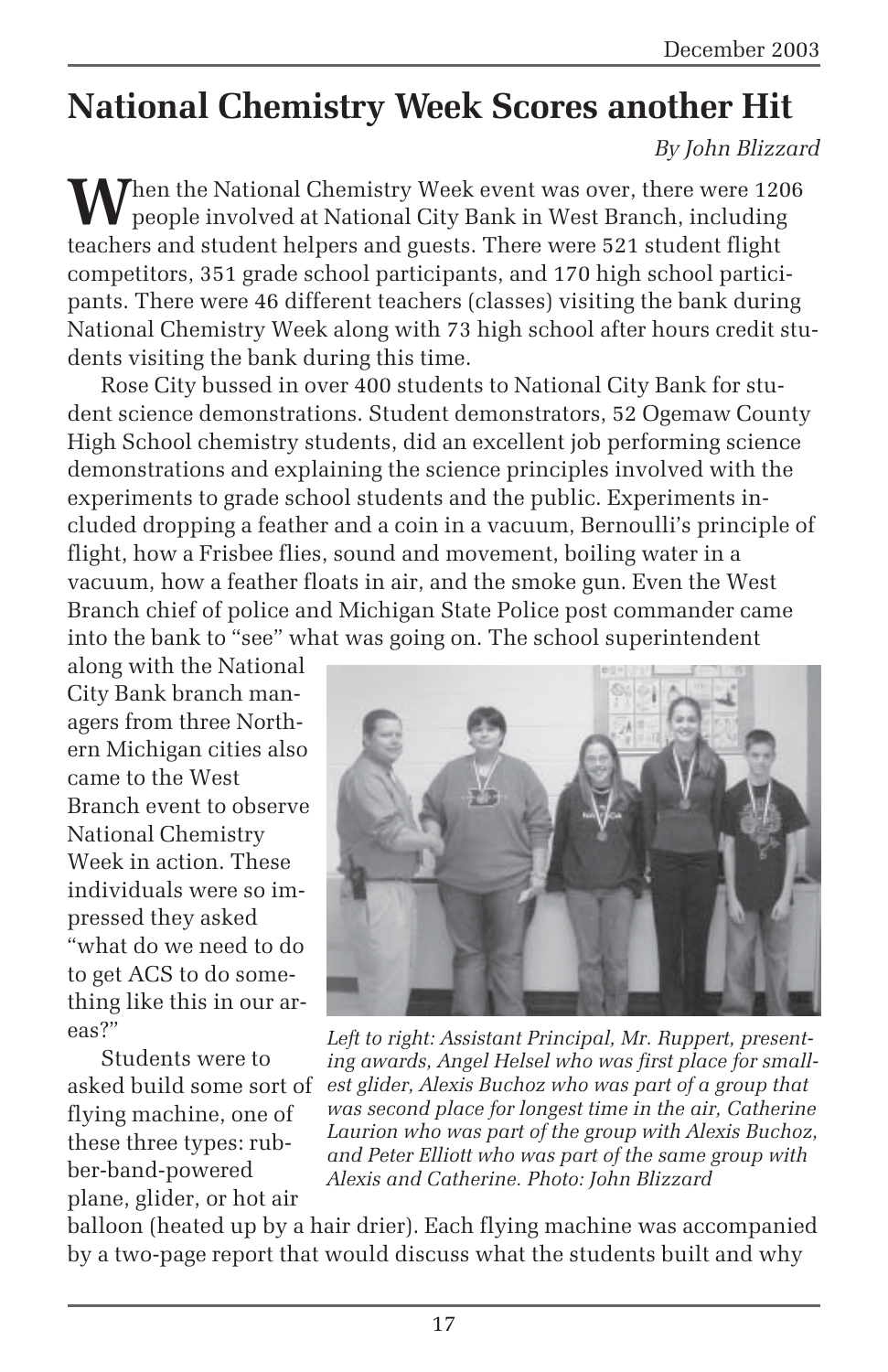#### *The Midland Chemist*

they built it the way they did. The paper was formatted into four parts using the STAR method of reporting on a task. This method is prevalent in industry. STAR stands for Situation, Task, Analysis and Results. Student reports were judged based on the student's grade level. Some students worked alone and some in groups of 3–5 students.

During the week of the 20th through the 25th of October, winning flying machines were on display in 30 different businesses



*Left to right: Shane Wynkoop who was part of a group that took first place for longest time in the air, Sean Eagan who was part of the same group as Shane, David Sellers who was part of the same group as Sean and Shane, Alfred Bilicki who took a third place for longest time in the air, and Ms. Kaczmarek who is a science teacher at the high school and was presenting this group their medals. Photo: John Blizzard*

around the community, including some in Rose City. There were "voting" cans with each flying machine where people voted for their favorite at one penny per vote. The money collected was donated to charity and the flying machines with the most votes won prizes donated by local businesses.

At a gala wrap-up evening, Doug Grezeszak, Ogemaw High School chemistry teacher and event coordinator, was presented with a "Salute to Excellence" award by the Midland Section ACS. Michigan State Senator,



*Struggling with a crucial conference paper, presentation, thesis, or report? Need a manual for new equipment, a computer program, or a work process?*

*Editech is a full-service technical communication firm that specializes in chemistryrelated documentation. Contact us today!*

*Visit Editech at www.editech-mi.com or call (989) 832-7485.*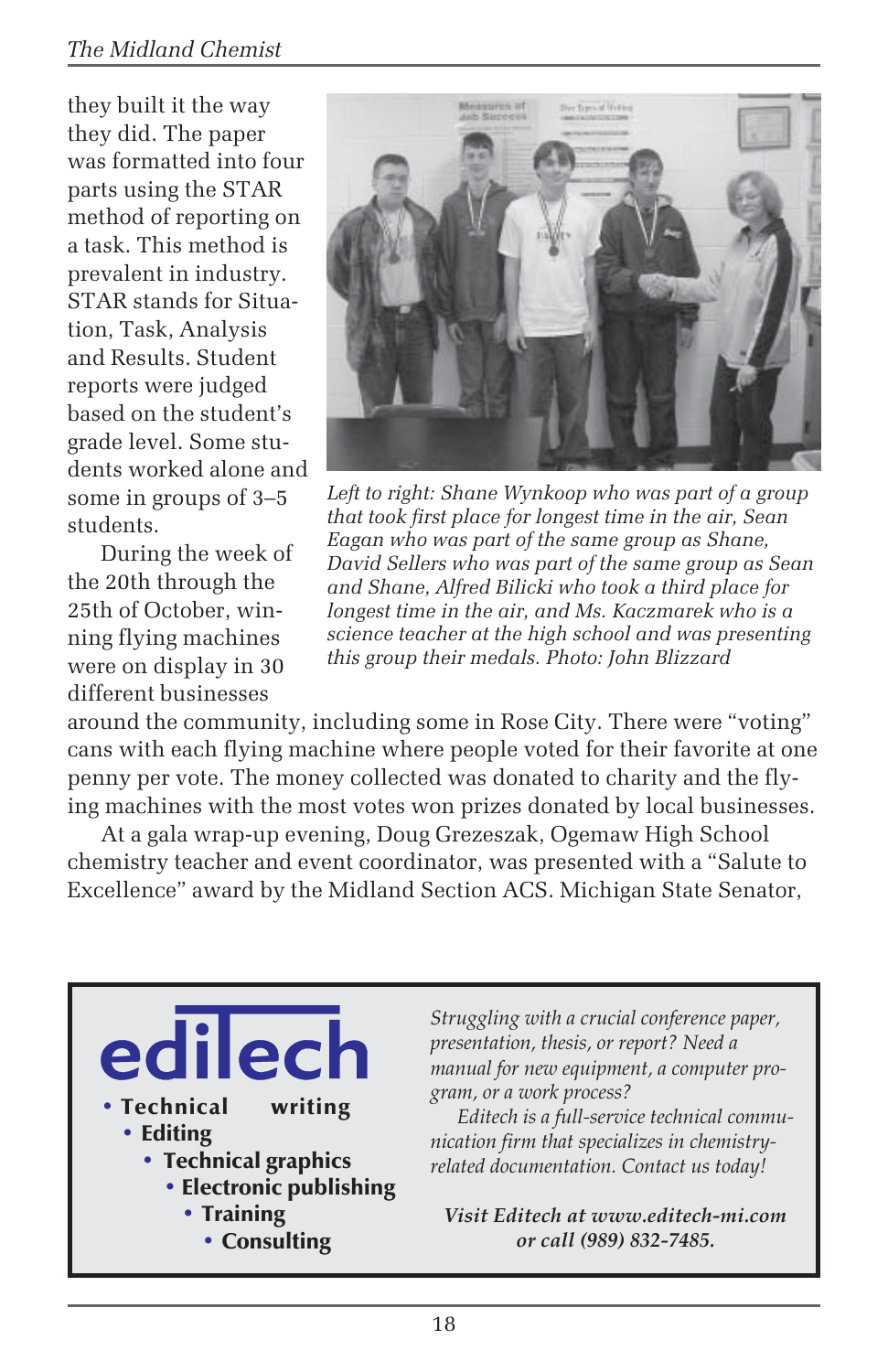Tony Stamas, presented a Senate proclamation and read a tribute letter from the Governor of Michigan, Jennifer Granholm:

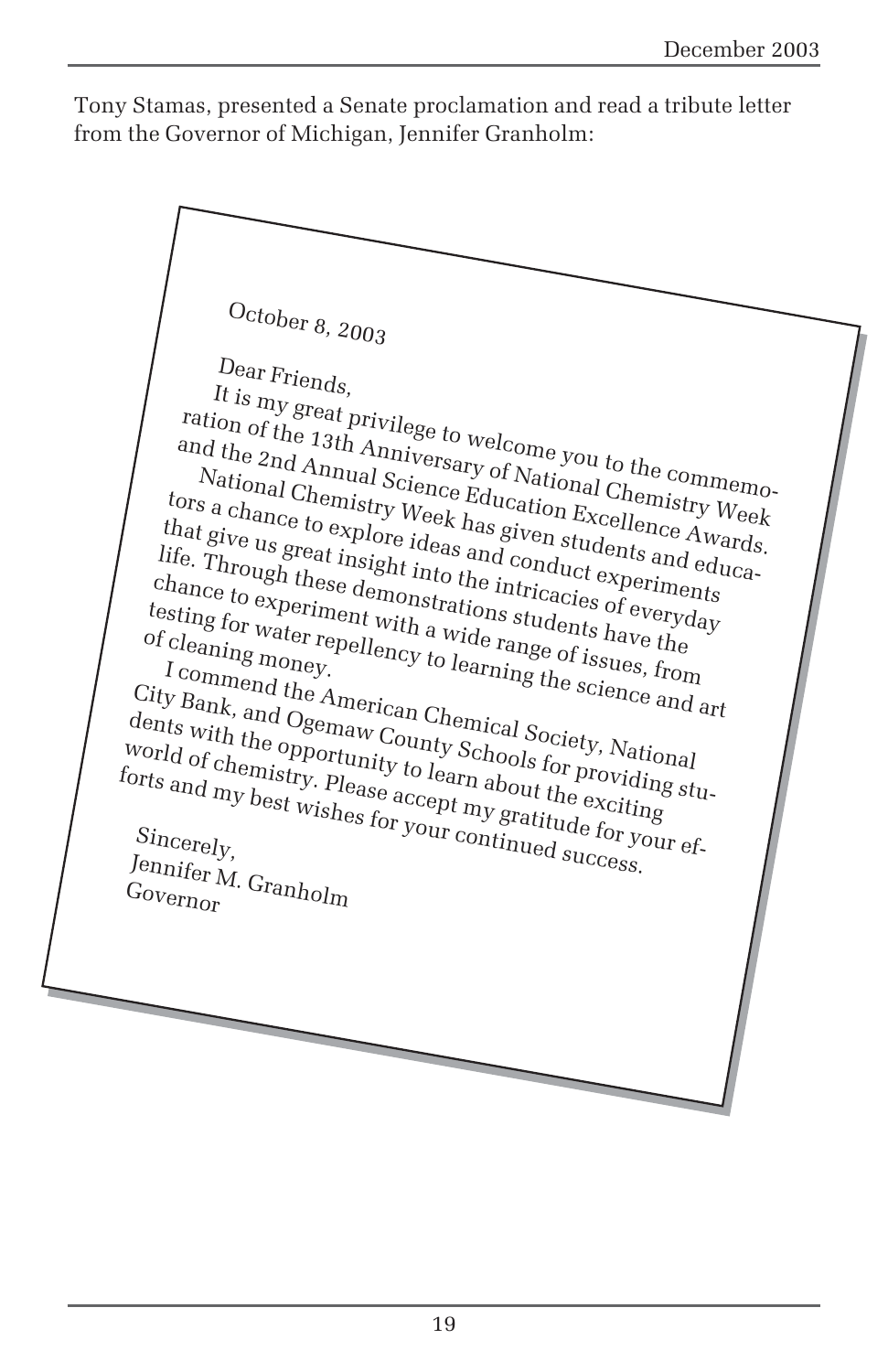### **Diversity in Chemistry, Part I: The Dow Chemical Company**

*By Kristine Danowski*

*Editor's Note: The author is an employee of The Dow Chemical Company. She is a participant in or on the mailing list of all Dow's employee networks. She is also on the Steering Committee for the Technical Women's Network.*

**W**illiam Stavropoulos, chair and CEO of The Dow Chemical Company, recently reaffirmed Dow's strong commitment to diversity and inclusion. Dow Chemical defines *diversity* as difference…all kinds of differences we encounter among individuals, cultures, and organizations, such as age, gender, race, culture, religion, background, style, and thoughts. At Dow *inclusion* means thinking, behaving, and working together in ways that ensure the impact of differences is always positive.

Dow Chemical's Respect and Responsibility Non-discrimination Policy includes sex, race, color, national origin, age, disability, religion, veteran status, and sexual orientation. Everyone brings a unique background to their job, and Dow values those unique perspectives to create growth and opportunity for each individual as well as for the company.

This author surveyed several Dow chemists and chemical engineers on the topic of diversity and its personal and professional importance. This article is the first in a series that will examine diversity in chemistry and institutions in the Midland Section geographic coverage area. All comments in the article are personal opinions of the interviewees. They do not represent Dow's corporate view.

All those interviewed cited globalization and a larger talent pool as impetus for corporate diversity. Dow chemist Tom Wells says, "Diversity is important in chemistry, science, industry, and society. With the global nature of science and business, homogeneous approaches and groups are at a disadvantage. Having diverse perspectives and an environment that respects that diversity often results in better problem solving. Also critical these days is the ability to build collaborative relationships with customers, suppliers, and colleagues from diverse backgrounds. A company or group that has developed internal diversity can more effectively develop these relationships with external entities."

"We want to be able to hire the best and brightest—and not overlook the majority of the population," adds another Dow chemist. "If we only consider white males, we limit our access to over 50% of the talent pool (women are 50% and nonwhites are 20% of recent graduates.)"

Dow chemist Vincent Oriedo elaborates: "Diversity is important in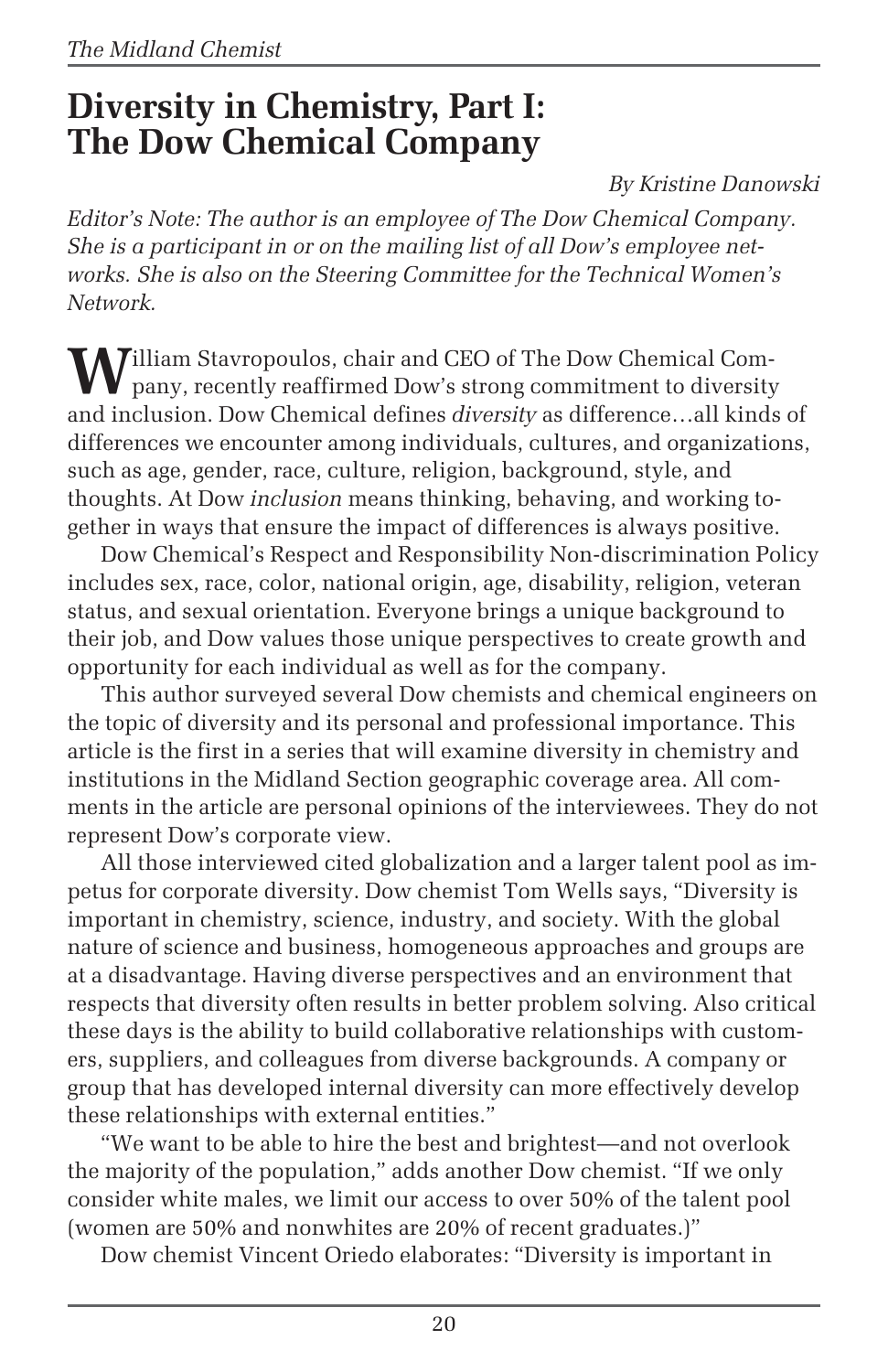chemistry and the chemical industry as a whole, just as it is in all aspects of our society; particularly in a democratic society such as ours. It is important to note that the true essence of *diversity* is an all-encompassing one. Therefore, diversity must be embraced in all of its traits. Furthermore, Mother Nature has given us diversity, and we have an obligation to both embrace and nurture it, as well as effectively mine it for social-economic purposes. One cannot dub himself/herself as a true scientist if they fail to abide by the basic principles of science; namely, it's a scientifically proven fact that nature dictates hybridization as a natural course of sustainable development. In chemistry and chemical industry, embracing diversity translates into promoting sustainable development of science and technology by gaining access to an enriched and diverse supply of valuable expertise. Thus, to be competitive, the chemical industry must embrace and nurture diversity accordingly. Needless to say, the chemical industry no longer competes in isolated geographical markets. Instead, we compete in a global market and in order to remain competitive, we must be an effectively globalized industry which dictates that we must embrace diversity in all its forms—particularly cultural and gender diversity."

According to those interviewed, diversity-related changes have occurred in the chemical industry. "Over the past 20 years, it [the chemical industry] has become more diverse due to increasing numbers of women studying/working in this area," one chemist explains. "So in appearance it has become more diverse but not in practice. There has also been a big improvement in work/life balance programs and communication of these (although I still think those who take advantage of them are still viewed as not as professional as those who do not). It could improve by women taking full responsibility for their careers and advancement and not expecting someone to 'notice' them or reward them for their quality work. This will never happen. Women need to exude self-confidence and get out of the 'victim' mentality. Make corporations and academia accountable by calling attention to the inequities (like the MIT women professors did)."

"Insist on specifics from your manager for employee development and improvement. Insist on objective metrics to gauge growth vs. subjective opinions," another chemist says. "The improved 'visible' diversity can easily be seen with the increase in the number of women and minorities at colleges, universities, and at Dow. I believe it can be improved by not seeing diversity as 'diversity'; i.e., by providing opportunities of growth and/ or breadth to all individuals regardless of their visible diversity or invisible diversity. This will likely occur with education on diversity, exposure, and time."

"The statistics show that diversity has increased over the past 20 years," replies another Dow chemist. "In 2002, women earned over 50% of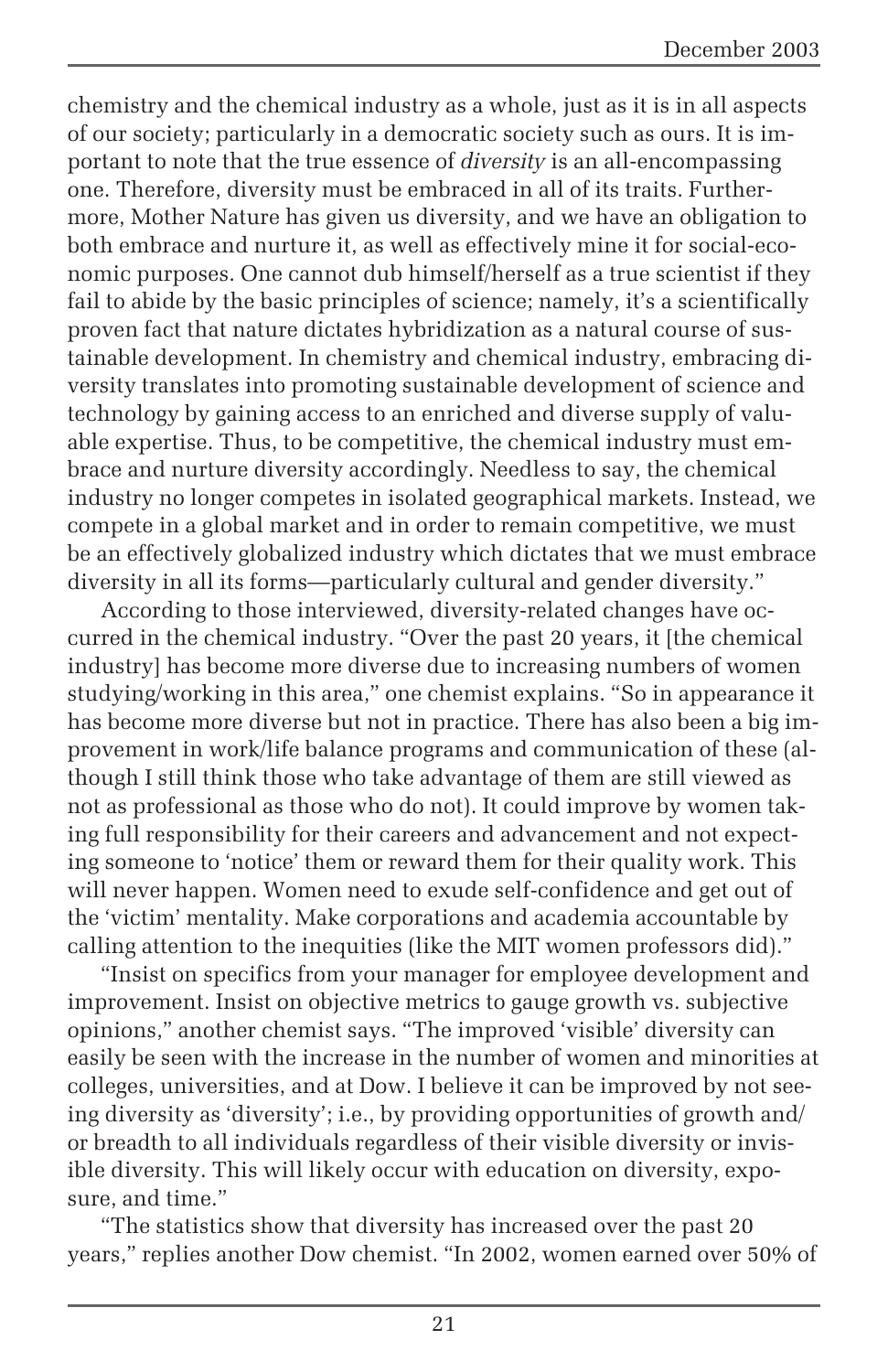the BS and MS degrees in chemistry, and 45% of the PhDs. Women were 17.4% of industrial chemists in 1990; ten years later that increased to 23.3%. Increases for other minorities are not as visible; the percentage of black chemists increased from 1.1 to 1.8% from 1990 to 2000 and Hispanic chemists grew from 1.4% to 2.5%." (Note: this information is from the ChemCensus 2000 ACS survey and the most recent starting salary survey, published in *C&EN* April 7 [2003]). "I have seen an increase in women in management roles, but not much increase in technical leadership. I do see that Dow and other companies are more aware of diversity issues. I am not sure that they are working on all the right things and that the efforts are pervasive throughout their institutions. Across the industry, women report having few opportunities for training. They are less satisfied than men with their perceived prospects for advancement."

Another chemist offers a different perspective. "The chemical industry is not very diverse, especially in places like Michigan. Diversity cannot be a government 'score card.' The way to get diversity is to start with education, then follow by acceptance. I think [Dow Chemical] has gotten much more accepting of some groups such as African-Americans, but not for gays and lesbians. No two of us are alike. People should think of diversity as the diversity of background and thought we all bring to the workplace and community. Everyone should be looked on as an individual. Corporate America is still run by the 'white male.' People should be picked by what they bring to the position, not race, creed, color, sexual orientation, etc."

The chemical industry can improve, according to one process engineer. "The chemical manufacturing industry (CMI) could improve by helping to encourage girls and young people of all races and income levels to excel in the sciences. This will give companies a wider field of eligible candidates from which to hire their future researchers, technicians, engineers, and leaders. Locating plants in impoverished areas, then bringing in employees who have little in common with the local residents does not help to foster favorable public opinion of the CMI. If the workforce were more diverse, this hurdle might be easier to overcome."

Vincent Oriedo expands this idea. "To make chemistry and the chemical industry more diverse, we have to pursue a two-pronged strategy—a long-term and short-term (immediate) strategy. The long-term strategy would entail programs that start at the academic institutions—the resource pool from which the chemical industry recruits. The strategy has to be effectively coordinated between the various stakeholders. The value to the chemical industry is that by helping promote and nurture diversity at the academic level, the industry is developing an enriched resource pool from which the industry would be able to recruit, and thus realize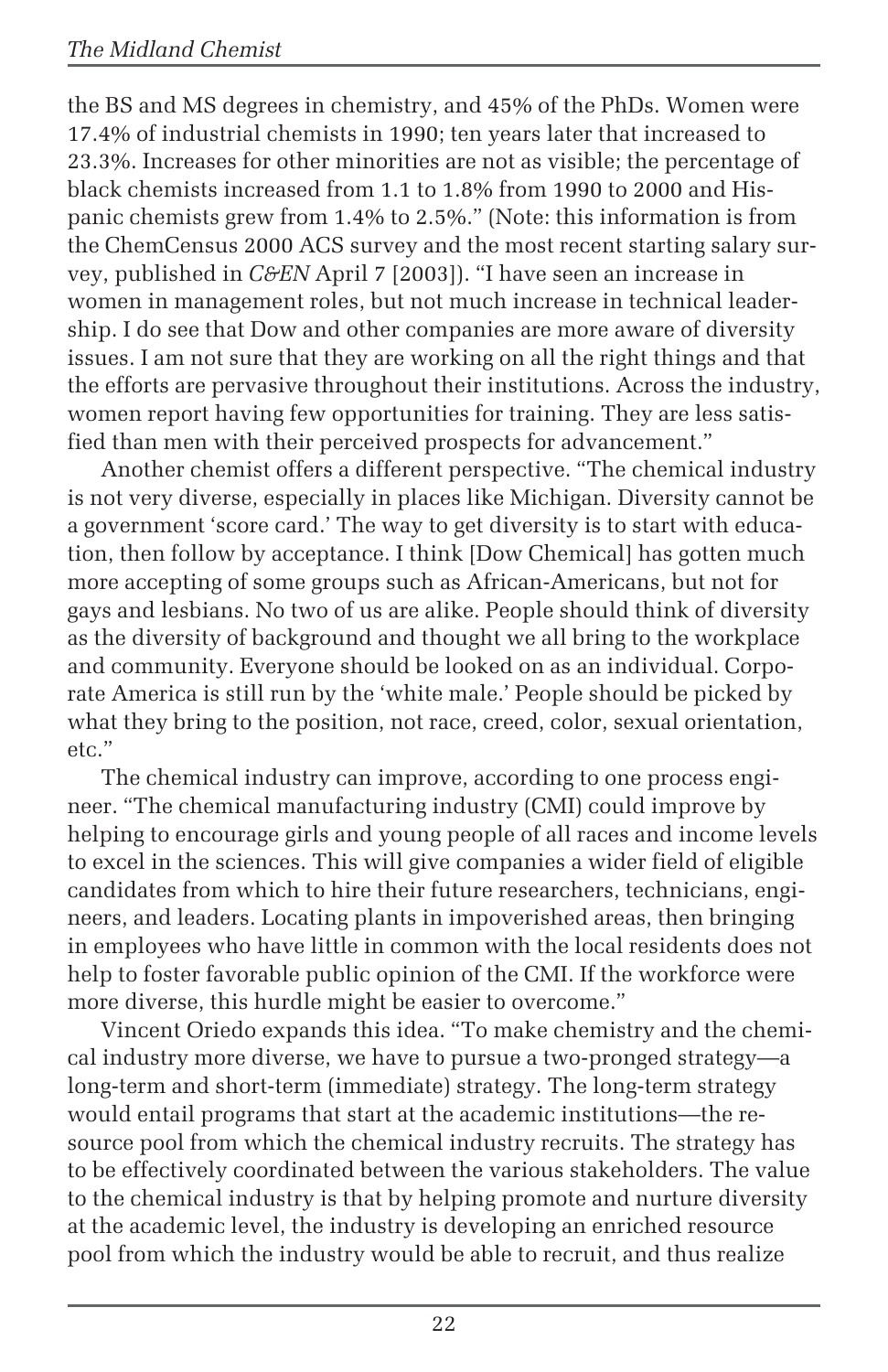the corresponding benefits. On the other hand, the short-term strategy has to focus on both recruiting and sustaining a diverse workforce. Of the two, recruiting and retention, retention tends to be the greatest challenge because oftentimes there are no nurturing mechanisms in place within the chemical industry to sustain diversity. For example, if we, in the chemical industry, are truly committed to fostering diversity, we must also implement promotion programs that adhere to the all-encompassing concept of diversity. The chemical industry must take an active role in educating the public and politicians that diversity is essential to sustainable development of science and technology and to the overall economic welfare of our entire society. Again, making sure that diversity is defined in its allencompassing characteristics, and not just ethnicity and gender."

"I think we want to change but it is uncomfortable. Naturally, we want to minimize the change or energy of the change," says chemical engineer Lu Li.

At this writing, there are six employee networks at Dow: African-American Network; Asian Diversity Network; Disability Employee Network; Gays, Lesbians, and Allies at Dow; Hispanic Latin Network; and Women's Innovation Network. All the networks are employee-initiated and employee-led. The networks are intended to bring together likeminded employees who share a common interest and dedicate themselves to advancing the company's vision and values as well as their members' personal and professional growth. Each network has a management sponsor, two or more internal consultants, a chairperson or two cochairs, and a plan with a vision statement, objectives, and goals. CEO Stavropoulos acknowledged the efforts of the employee networks in helping create value for Dow Chemical. He stated that the work should continue if Dow is to build a truly inclusive work environment. The chemists and chemical engineers interviewed for this article gave employee networks mixed reviews in helping their careers.

"I participate in the diversity networks as an opportunity to improve my skills and network with people in other functions at Dow," says a Dow chemist. "These organizations often offer training courses or workshops of interest to me. I have met people from other groups and learned more about what they do. I have built a stronger network of contacts, which can be applied to my work projects."

"First it builds awareness, which is knowledge. Knowledge is power," says Cathy DeMars, the Steering Team leader for the Technical Women's Network. "As long as networks are conducted positively and openly they can be very powerful in helping individuals, groups, and businesses succeed. They help us find our potential, give us opportunities to be mentors or mentees, and help us determine our desires in our careers. These all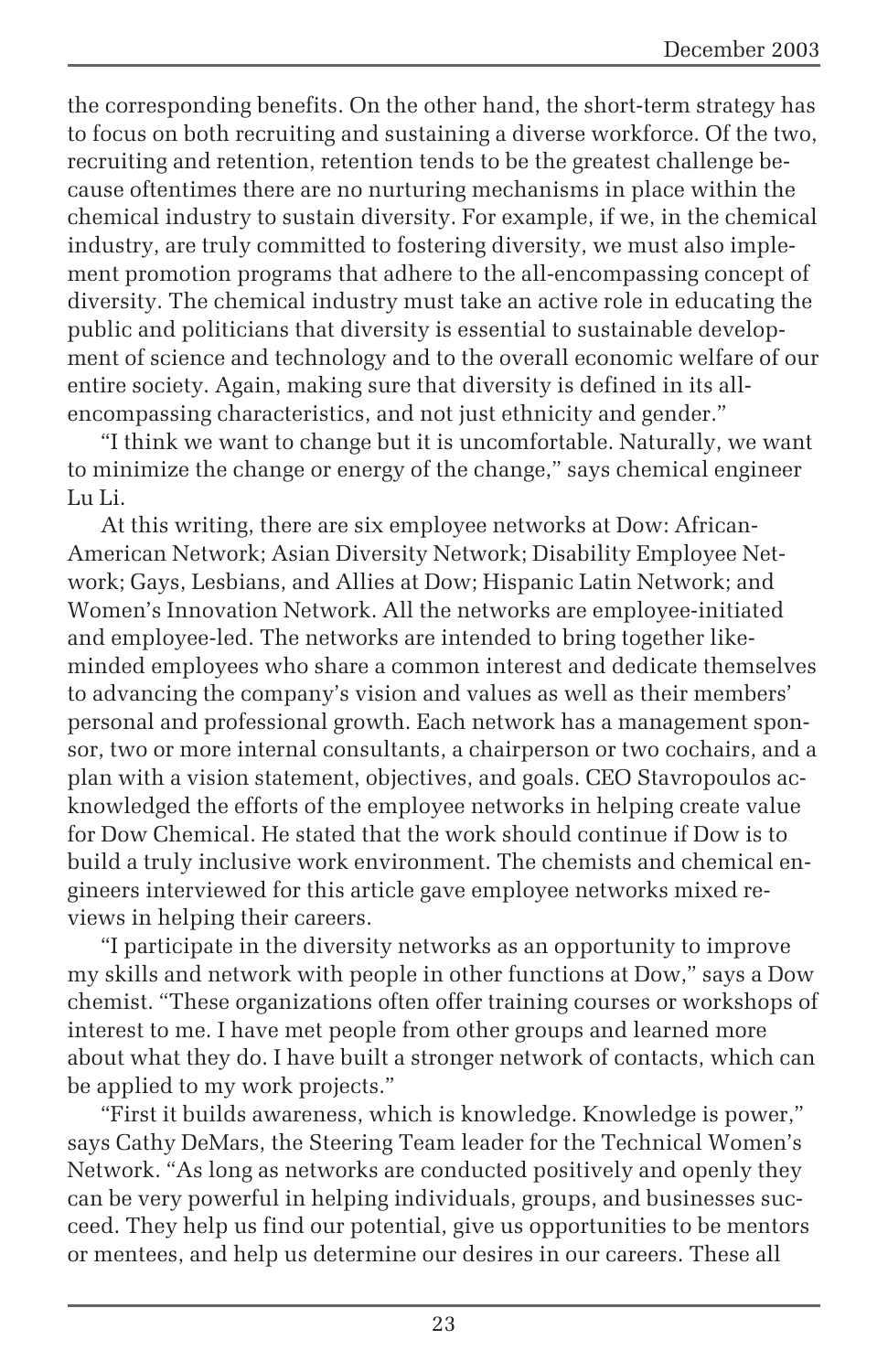can help companies and individuals succeed."

"I have only been a member of GLAD [Gays, Lesbians, and Allies at Dow] for the last year or two," relates Tom Wells. "However, the improved awareness of diversity issues catalyzed by GLAD and the other diversity networks has improved the climate at Dow and helped me do my job as a manager better…I have been pleased with the trend for diversity networks to encourage allies to join, which expands the environment of support and awareness."

Some respondents disagreed about the impact of employee networks. "[Employee networks] allow the leadership of the organization to think that there is 'action' being taken to address issues. Behaviors of the gatekeepers of the glass ceiling do not change. They are still of the last generation."

"I suffer both career-wise and community-wise because I choose to belong to GLAD," relates one Dow chemist. "I'm assumed either to be 'gay' and negatively perceived or negatively perceived as helping people whom 'God will punish.' If some people are not brave enough to speak out, nothing will ever get better and we will lose folks that have so much to contribute to Dow. These folks also deserve to be able to live and work without the fear of persecution/exclusion. I think it lends the next level of credibility when a 'non-gay' person is speaking out. If you're 'gay,' of course you want it to be this way... it's for you. Well, that's the way 'outsiders' often (unfortunately) see it. People currently feel free to say they belong to AAN [African-American Network], which I also belong to. Membership in GLAD is 'secret' because of fear of persecution/exclusion. Looking at the horrible notes that were sent out when the [GLAD] web site went up, I understand why."

"The WIN [Women's Innovation Network] group is counterproductive to a female in Dow trying to learn how to succeed/survive in the R&D environment," relates another Dow chemist. "It is too general and includes all females. An office professional has different issues/career goals from a technically trained woman. Work/life balance, fashion shows, car care for women all are interesting but serve to point out our inabilities rather than utilize and enhance our strengths. It looks good on the outside but has done nothing for me personally."

Professional societies like ACS also have subsections for women and underrepresented minorities, and they can offer additional resources that local or corporate networks cannot. "I believe the employee networks help provide common ground, education, and networking interactions within Dow," explains a chemical engineer. "However, these are not specific to a chemistry/CE career. Thus, the networks are useful in understanding/ adopting to Dow, but I have not observed a direct link to chemistry. For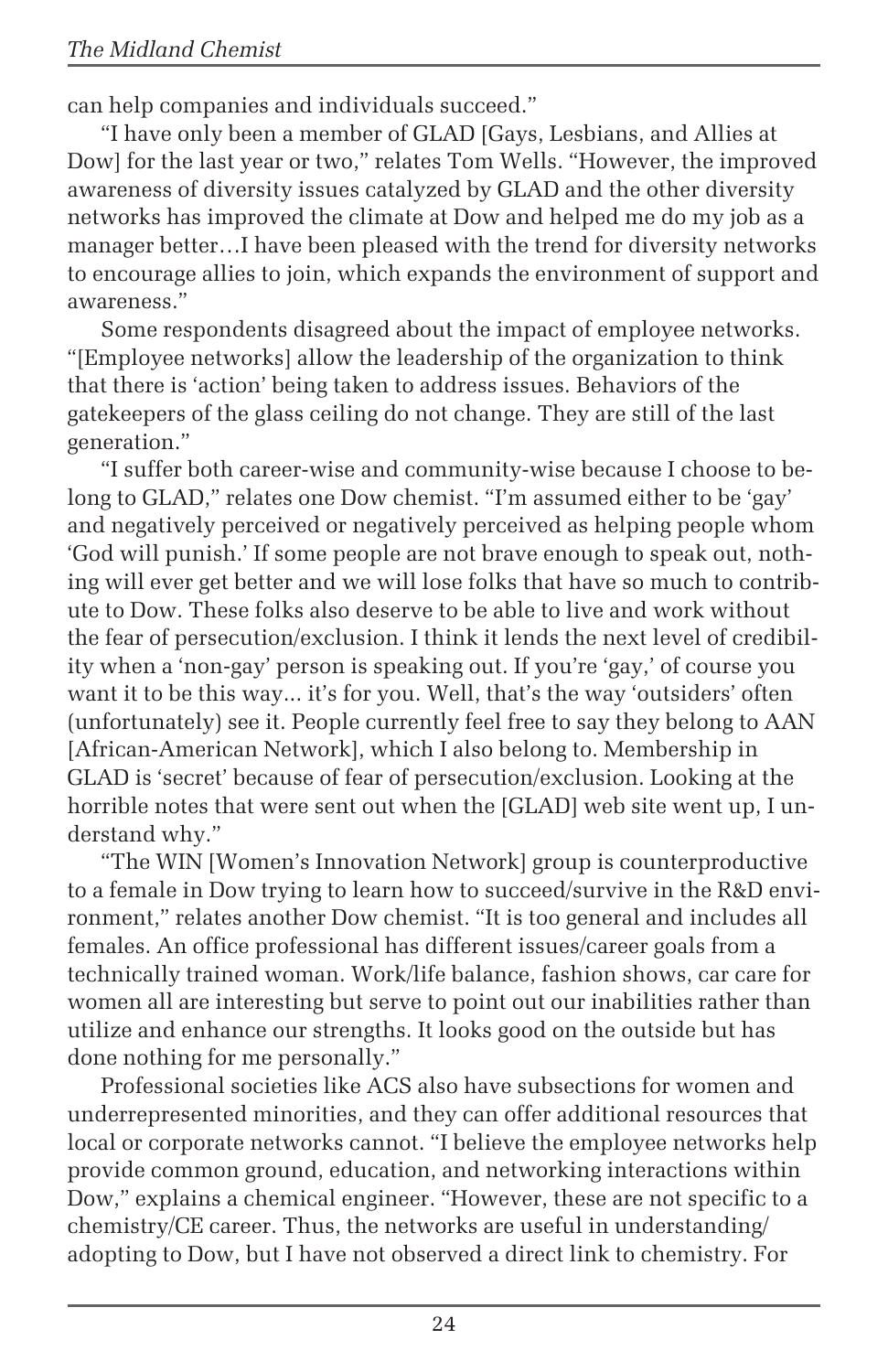improving chemistry networks, I would recommend the Young Researchers Community, scientific poster sessions, professional organizations, etc."

"I think it is important that these groups collect data (statistics and status) on women in chemistry and publicize these findings," explains a Dow chemist. "They help create awareness throughout the chemical enterprise and help create dialog on the issues. They can engage the chemical industry leadership in conversation, provide details on what/how to improve, and recognize and communicate best practices. They have helped my career by offering me opportunities to improve my leadership, communication, and teamwork skills as a volunteer within the organization. I have had an opportunity to work with (and learn from) a variety of leaders."

"They make the professional societies more inclusive," says chemical engineer Antulio Borneo.

However, one chemist points out a disadvantage of professional society subsections. "I haven't participated due to fear of being labeled as a 'woman' first and a scientist dead last."

Despite education and promotion of diversity, discrimination within the chemical industry still occurs. "It is not overt," relates one Dow chemist. "Technical leadership ignores the 'different' ones. It's easier for men to associate with men. And there are plenty of technically strong men to mentor. Little to no effort is spent in reaching beyond their comfort zone."

"[Discrimination was] nothing that I could not overcome very fast with competence," says Antulio Borneo.

"I have experienced discrimination many times in my career, as a woman," relates one chemist. "I know I am thought of 'differently' by many because I choose to support GLAD. I know that many parents, who find out I'm a member, no longer treat my son the same. He's also punished. He understands how I feel and knows that his real friends will like him for what's inside. He and I have talked many, many times about Martin Luther King, Jr., and what he did and why. I'm no Martin Luther King, Jr., (not that brave or that good of a person), but I've watched the persecution of gays and lesbians and feel that I need to help."

"One time only," recalls a process engineer. "An operator in a plant where I was working (in 1999) came up to me and told me that he wasn't 'going to take orders from some lady engineer. You should be at home in the kitchen where you belong.' This freaked me out, but didn't affect my career except to help me understand what some people may be thinking. As a result I now word my communications (both written and spoken) very carefully, especially when communicating to certain groups of operators. I would have liked to have something like the Technical Women's Network to turn to for support in this instance. As it was I had some good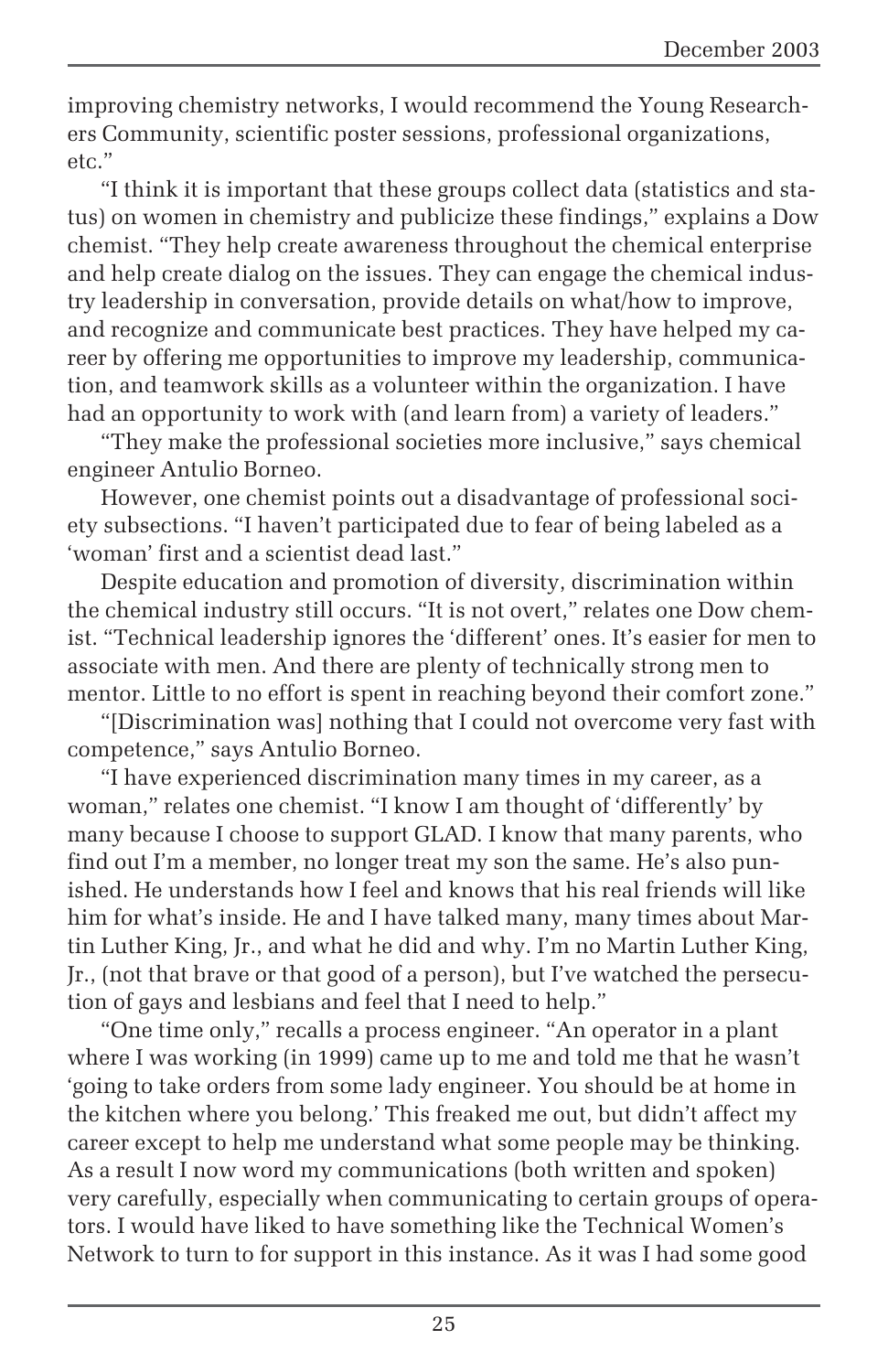people around with whom I was able to discuss this and garner the learning."

"I have heard comments about 'others' that seemed to reflect prejudicial views," says Tom Wells. "Fortunately that has decreased significantly over the last 30 years at Dow to where I rarely hear such comments. However, it could be that people know my attitudes and refrain from that type of discussion around me."

"Everyone experiences some kind of discrimination in one form or another," says Vincent Oriedo. "Discrimination is a hindrance to an organization's ability to effectively harness value from its human resource investment. Accordingly, individuals—leaders and/or subordinates—who engage in on-the-job discriminatory behavior are not good stewards of their organization's resources and should be counseled to that effect. If they fail to demonstrate a positively discernible behavioral change, they should be demoted from their leadership role and/or released from the organization."

The workplace, institutions of higher education, and public schools may frequently be the only diverse environments people experience. "I think this sort of article is very important ... good for you!" concludes a Dow chemist. "Awareness, education, acceptance, 'normal' ... gotta keep working on getting there."

"It is 2003 and we still only have four female Scientists in Dow. This is appalling," says another chemist. "There is no mentoring or path set up to include women or under-represented minorities in the Scientist community. Other technical companies are not in much better shape. Action and accountability by Scientists and women interested in development towards advanced technical positions is needed to change this. No one can develop alone."

"I find that I have had opportunity and recognition, and that my leadership is supportive of women," concludes another Dow chemist. "I would like to see more senior technical leaders become active mentors for women (seeking out female mentees, not just answering questions that come to them)."

Antulio Borneo concludes "judging from a letter of our global business team (which I am part) to all people leaders in our business, inclusion allows us to tap into the richness of our differences to create success. Inclusion puts our diversity to work for us and at the same time creates a culture that attracts and retains the people that give us the variety of talents we need for success today and tomorrow. Inclusion produces a respectful, welcoming place to work, that allows new possibilities, new directions, new ideas and new products that come from our differences."

Diversity is a long journey. Dow is on its way.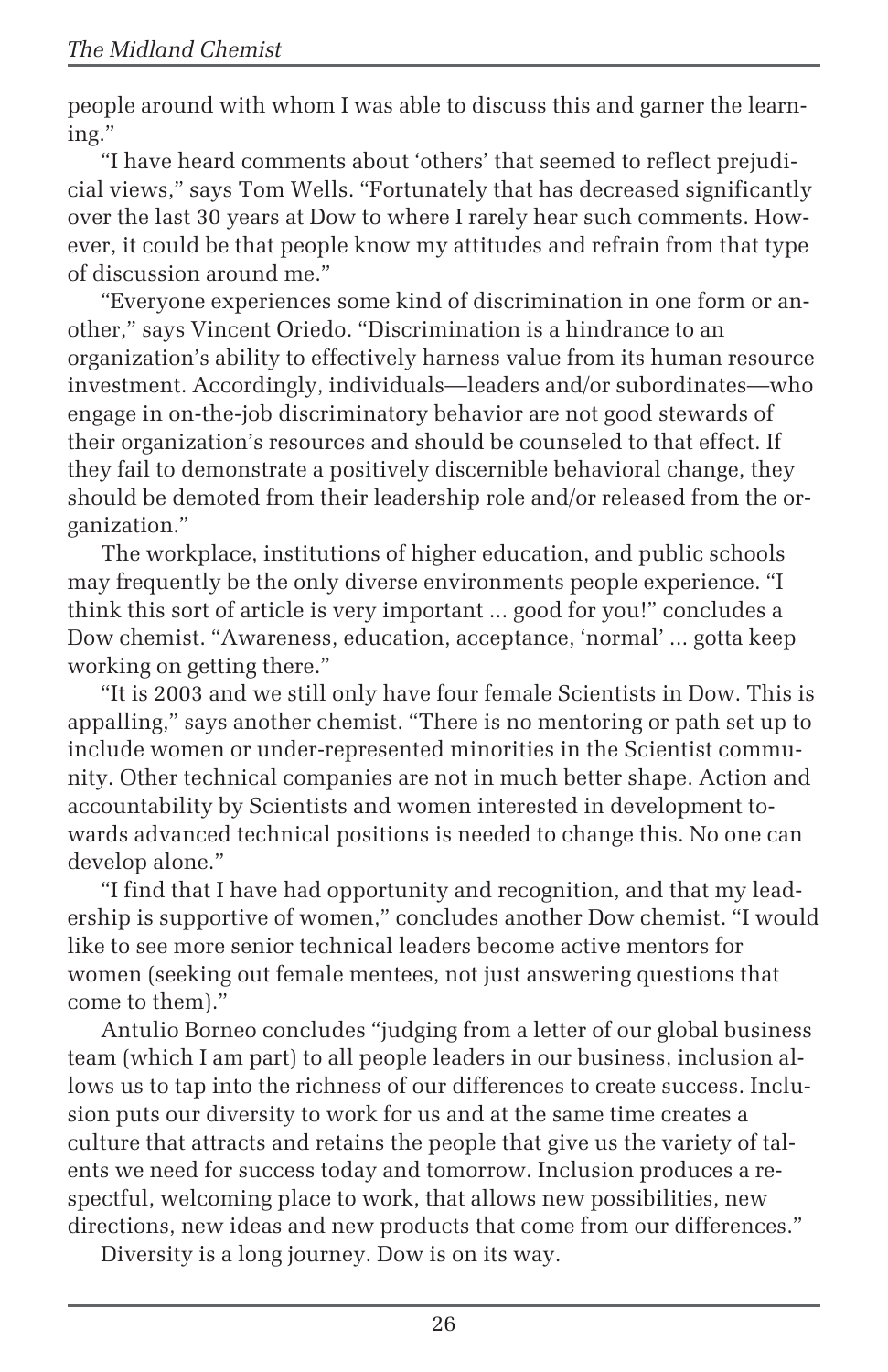### **Thank You to All Our Volunteers**

#### *By Mike Owen*

**I** can't thank all you volunteers enough who gave their time and energy to the Midland Section ACS this year. Many new initiatives were posto the Midland Section ACS this year. Many new initiatives were possible because of your enthusiasm as well as the continuance of our wellestablished endeavors. I am extremely grateful for the consistent help and support that was constantly provided. Among the new features that I should like to mention are: formation of the Younger Chemists committee, integrated Science Demos and Professional Day at the Midland County Fair, redesign of our web-site, launch of the new, endowed scholarship fund, initiation of 2006 Regional Meeting planning, formation of a new electronic communications advisory committee, and the list goes on.

Other superb, well-established events that particularly come to my mind are the 12<sup>th</sup> Spring Science Education Recognition Banquet, our 59th Fall Scientific Meeting, and our 10<sup>th</sup> SciFest extravaganza. With your enthusiasm and dedication we have also been able to maintain our tradition of outreach to the local community, including Project Science Literacy, National Chemistry Week, Chemistry Olympiad, Kids and Chemistry, and Project SEED as well as the Weyenberg student travel grant program.

I would also like to sincerely thank all those who contributed to other important activities such as Minority Affairs, *The Midland Chemist*, Publicity, Program, Historian, Corporate Agent, Auditors, Technical Society Interface, Nominations and Elections, Government Affairs, Career Services and Professional Relations, Explorers Post, Membership Growth, and Retention and Science Promotions. I would refer you to my April *The Midland Chemist* article for as complete a list of our volunteers as I could assemble. It must be incomplete but nobody has complained yet, a further admirable quality of the ideal volunteers we evidently are blessed with.

There are two groups I want to draw specific attention to as their fine efforts were rewarded by national recognition at the New York meeting in September. Special congratulations and heartfelt thanks go to the MidMichigan Technician Group and all those who participated in our Earth Day activities at West Branch in April. Also I proffer particular, personal thanks to the Board of Directors for making my task this year so pleasant. Pythagoras tells us that the oldest shortest words—"yes" and "no"—are those which require the most thought. Thank you so much for saying yes this year when you might have been tempted to say no. Your contributions are greatly appreciated.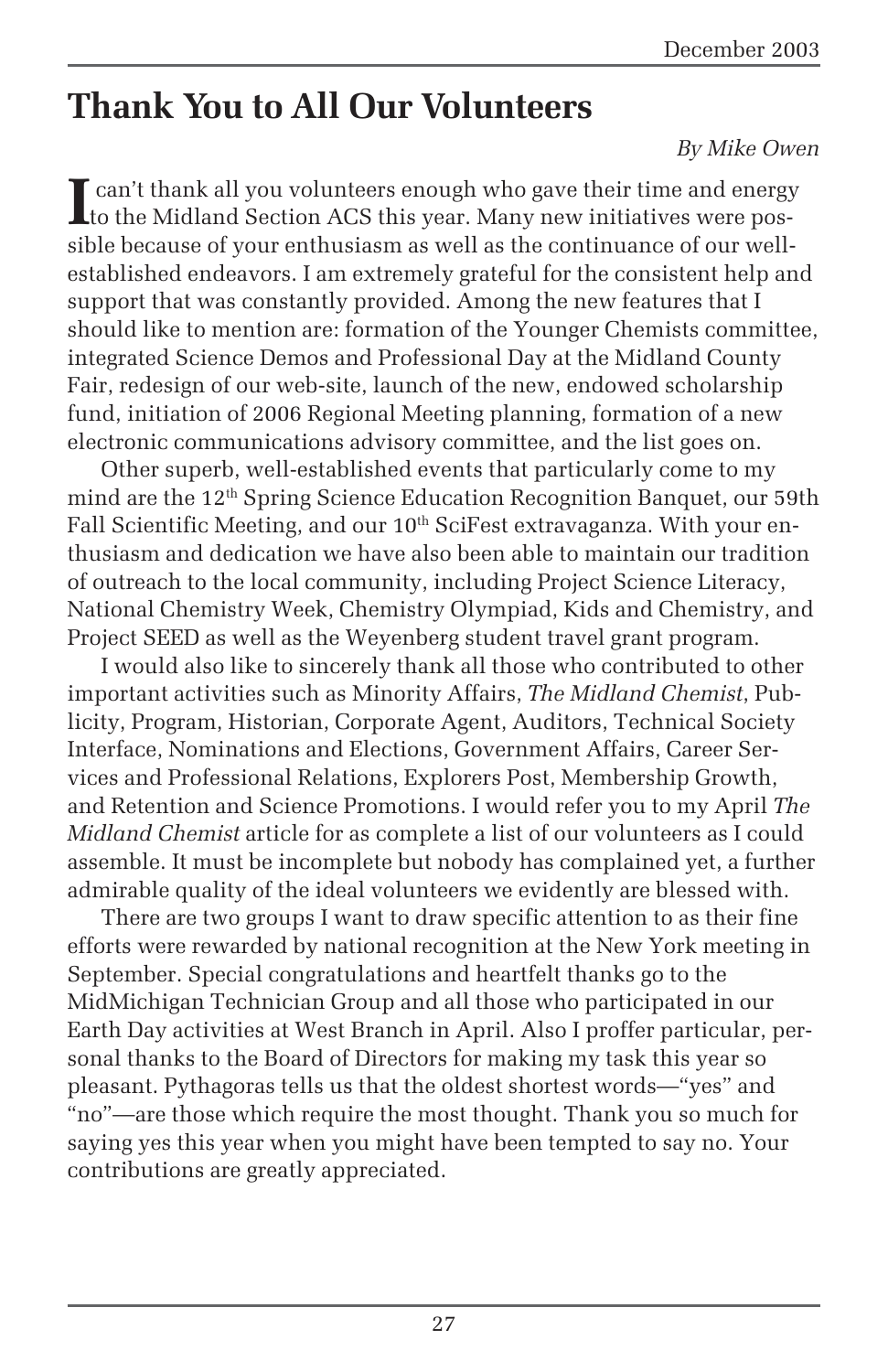## **Midland Section Reaps Harvest in Big Apple!**

*By Gretchen Kohl and Bob Howell, Section Councilors*

This report was delayed from the last issue of *The Midland Chemist*, due to all the program information for the Fall Scientific Meeting and the election, but we assure you that your councilors were on the job at the 226<sup>th</sup> National Meeting, September 7–11, in NYC!! ACS hasn't had a meeting in New York City for a while, and with the prices of hotels, it's doubtful that ACS will be having another meeting there soon, if ever. But, it was an experience and a very successful meeting for the Section. The Midland Section was nominated for two ChemLuminary Awards: Greatest Community Involvement in National Chemistry Week (for last year's celebration in West Branch) and Best Overall Section Committee



*Stephanie Burns, president and COO, Dow Corning, was keynote speaker at the meeting of the Women Chemists Committee. Photo: Angelo Cassar*

on Minority Affairs. The good news is that we were nominated and that we had such beneficial community outreach programs, but the bad news is that we were not chosen for the award. But, honorable mention in those categories, out of a possible 189 sections, is great. In addition, what we did win, unexpectedly but very deservedly, is one of the first-ever awards for the ACS Chemists Celebrate Earth Day for the activity in West Branch. The crystal trophy is currently on display at National City Bank in West Branch. The MidMichigan Technician Group was also nominated in all three ChemLuminary categories for the Division of Chemical Technicians and won the Best Overall category. MMTG is consistently excellent and our Section members should be proud not only of their activities here, but how good and well attended their programming is at the national meetings.

Other highlights of the Council meeting were:

• An update that you might have seen in *Chemical & Engineering News*, which positively impacts our Section is that the ACS membership did vote to increase funding from our member dues for local sections and divisions (for the 20,430 and against 3,197). There will be incentives for divisions to do more programming at local and regional meetings, so we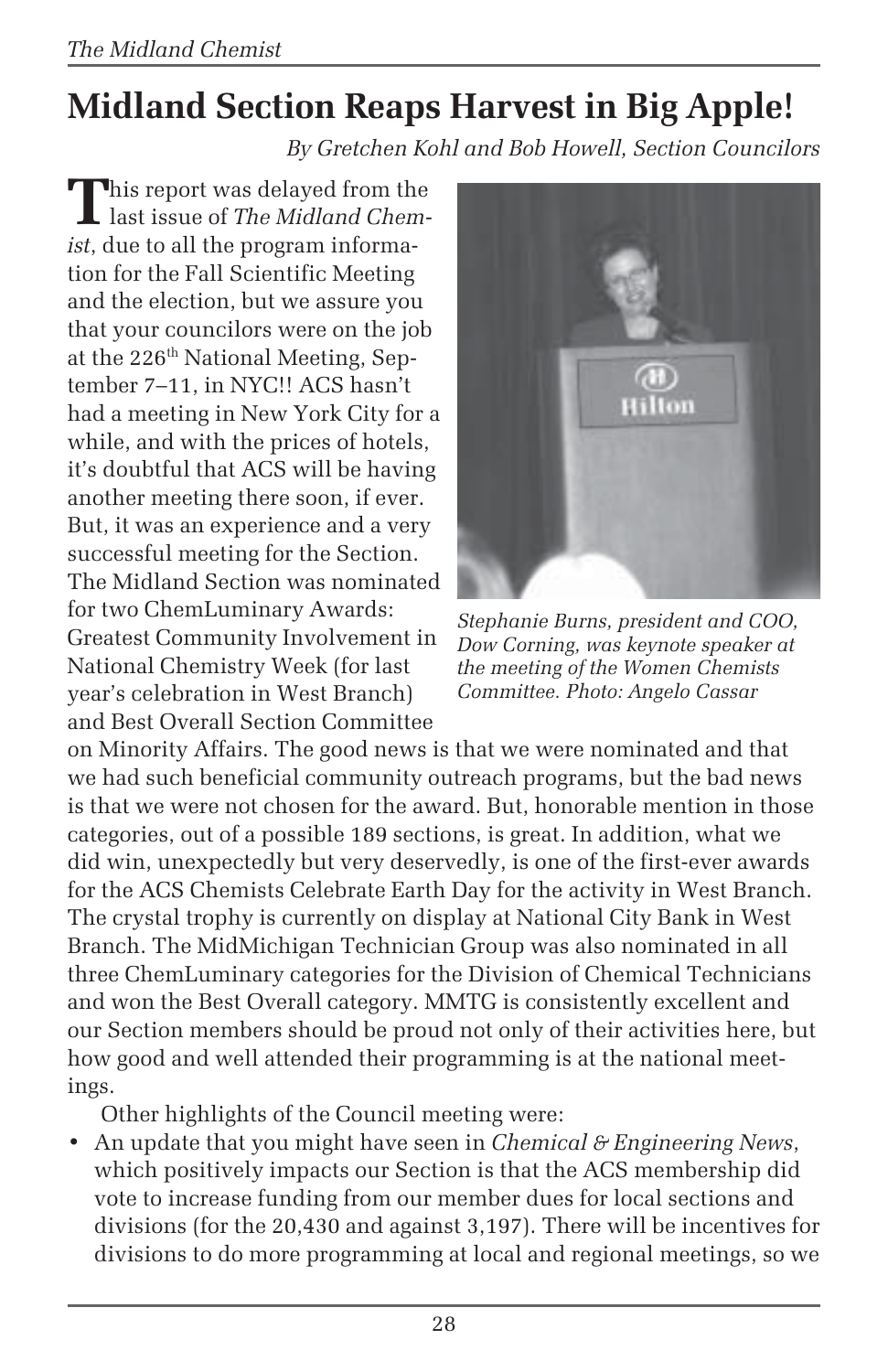can leverage this increase further by working together.

• Discussions are continuing at the board level on a possible merger of AIChE with ACS. The bylaws of the two organizations are different on even making this decision. With ACS it would be a board decision; with AIChE this is a



*Wendy Mathews, member of the MidMichigan Technician Group, accepts the award for Best Overall Technical Affiliate Group. Photo: Angelo Cassar*

member-voting proposal. There could be benefits to both organizations, nationally and locally, for such a merger, but there are mechanics and finances to be decided, too. Watch for updates in *C&E News.*

• The search continues for a replacement for John Crum, who has served ACS national for over 40 years, the last 20 as executive director. There were over 250 applicants considered. Many tributes were made to John during the council meeting for his dedicated service.

The Meetings and Expositions (M&E) Committee reported that the NYC ACS meeting had over 14,000 registered by Wednesday morning's council; the meeting exhibition had 360 companies occupying 528 booths, a new record.

The National Employment Clearinghouse (NECH) had 293 job openings from 97 employers for 1564 job candidates (compared to 512 jobs listed by 270 employers, with 1242 candidates in Boston, 2002). The statistics reflect the economy, with a much tougher job market and more displaced chemists than even a year ago.

Before council meeting, earlier in the week, Bob attended his Patent and Related Matters Committee meetings and other technical sessions, and Gretchen spent a very full day attending meetings of the Committee for Environmental Improvement (CEI) and others at National Chemistry Week (NCW) workshops.

Upcoming themes for 2004 are "What Do You Know About H<sub>2</sub>O" for the April 21 Earth Day Celebration and a still-to-be-developed theme in the area of health for the official NCW in October. And, speaking of NCW, on the lighter-than-air side, we can report that our Section publicity chair and NCW cochair, Angelo Cassar, won another honor representing Midland Section, at the NCW workshop on "Atmosphere and Beyond," in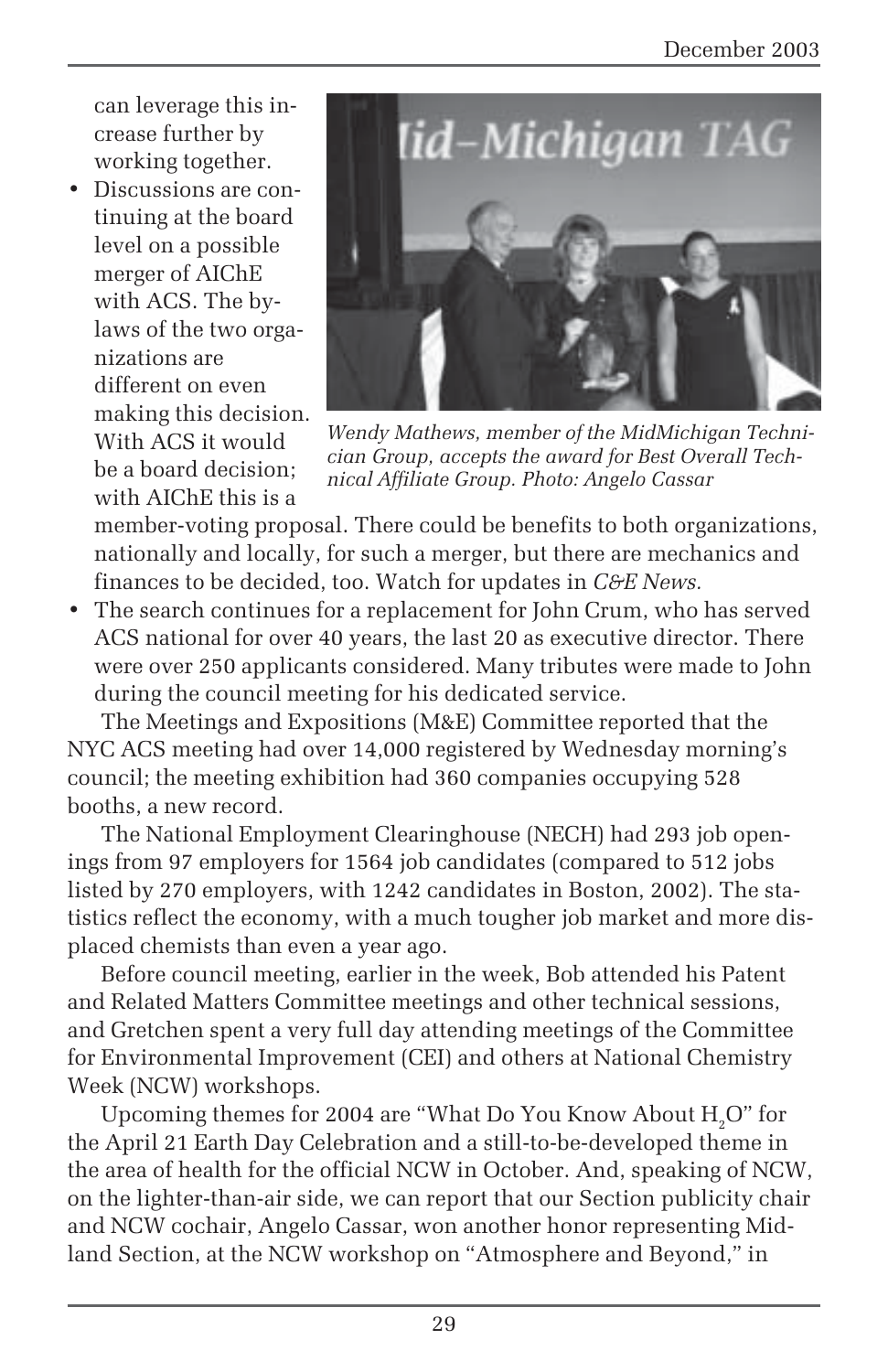NYC. Being the first competitor, no less, in the national workshop for construction and test flying of paper airplanes, Angelo's airplane miraculously "caught a thermal" in mid-room and glided all the way across and crashed into the wall. No other competitor came within half a meter. David Harwell, NCW program director, presented Angelo with the first edition of the Milli Mole Bobble-head lapel pin, which was premiered at the NYC meeting.

As always, if you have any comments that you'd like to make to us, please call or e-mail to Gretchen (496-8200 or gretchen.kohl@dowcorning.com) or Bob (774-3582 or bob.a.howell@CMICH.edu ).

### **Call for Nominations for Industrial Innovation Awards**

#### *By Wendell L. Dilling*

**T**he ACS Regional Industrial Innovation Awards sponsored by the ACS **L** Industry Members Programs honors individuals and teams for their creative chemical innovations that have resulted in a commercial product or process. Through these awards the Society recognizes scientific researchers for their creative contributions to society and their corporate leadership for the advancement of a healthy regional economy. Those individuals and groups receiving awards are honored at an awards event and symposium at regional ACS meetings that feature recent discoveries in contemporary industrial research and development.

Nationwide these awards were first presented in 1998 and in the Central Region of the ACS in 2001. In the three years of the program in the Central Region, which includes the Midland Section, five awards have been presented to scientists at Proctor and Gamble, General Motors, Ford, Bayer, and Dow Corning. At the recently completed Central Regional Meeting in Pittsburgh, Sudarsanan Varaprath of Dow Corning Corporation was honored for his work on "Understanding the Environmental and Biological Fate of Silicones."

The nomination deadline for the 2004 regional meeting cycle is January 15, 2004. For additional information about this program, visit chemistry.org/industry/regionalawards or contact Vanessa Johnson-Evans at 800-227-5558, ext. 4373, or cheminnovations  $@$  acs.org. In light of the outstanding research and development conducted at companies within the Midland Section, nominations for individuals or teams from Section members would be quite appropriate.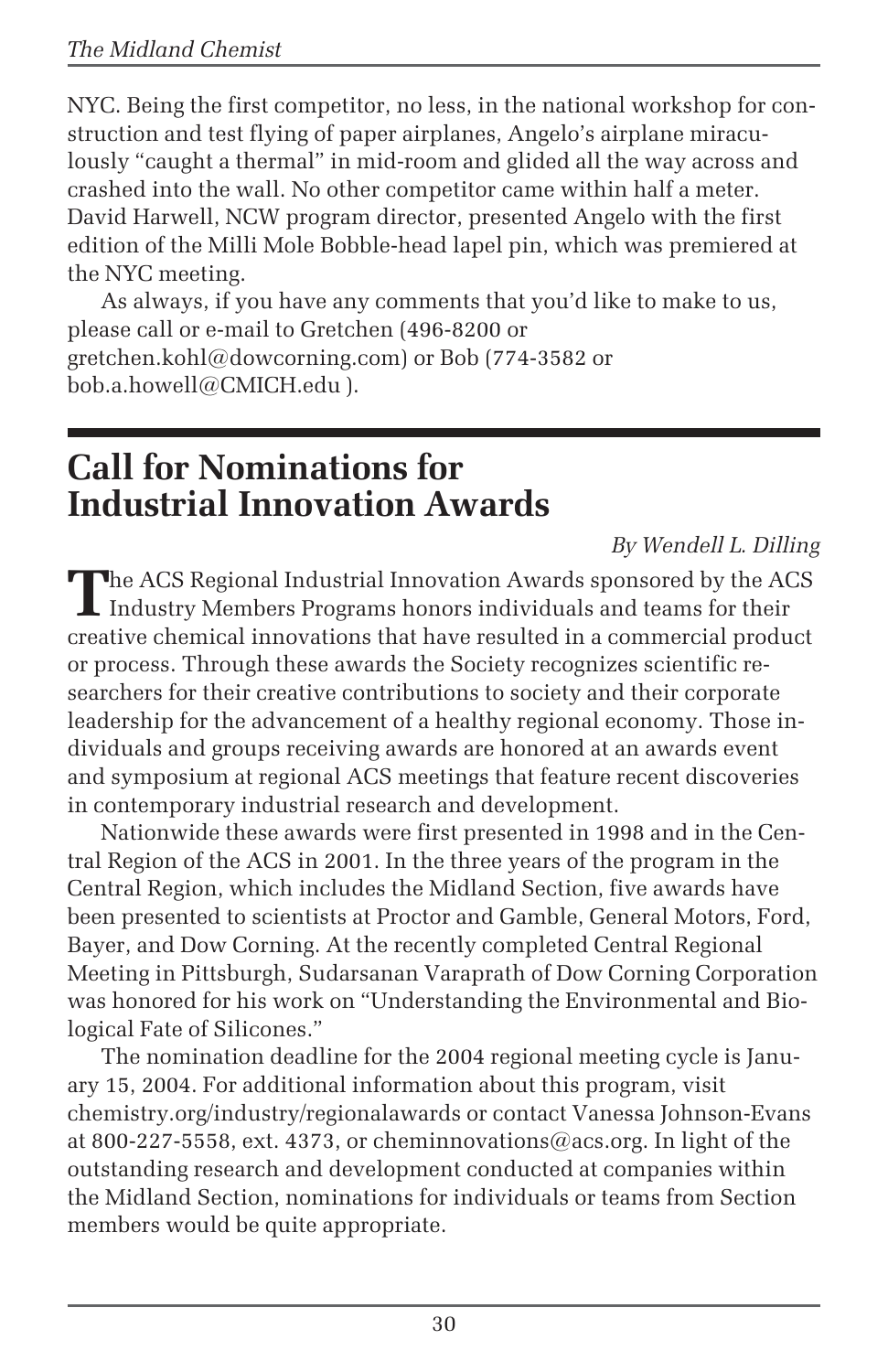### **Fall Is Busy Time for Members of MMTG**

#### *By Dana Bitzer*

**W**hat's been keeping members of the MidMichigan Technician Group (MMTG) busy since September? Since our last update, MMTG has held two talks and participated in SciFest at Delta College. Elections for the 2004 Executive Board were held and the results are in! The Programming Committee is busy planning seminars for members for 2004 and the plans for our Adopt-A-Family event are in full swing.

Are you interested in becoming a member of the MidMichigan Technician Group? If so, please contact one of the 2004 Executive Board members. For \$2 a year, you can be a member of this nationally recognized Technician Affiliate Group (TAG).

MMTG has added another award from the national American Chemical Society to our collection. Wendy Mathews accepted the "Best Overall TAG" for 2002 at the ChemLuminary Awards held at the 2003 National ACS meeting in New York in September of 2003. MMTG also holds the "Salutes to Excellence Award" for supporting National Chemistry Week for 2001; "Most Innovative TAG" from 2001, 1998, and 1996; "Best Overall TAG" from 2000 and 1999; "Best Local Section" and "TAG Interaction" from 1997; and "Outstanding Performance in Our Class Size" for 1995.

Why has MMTG been recognized at the national level for so many years? MMTG offers talks and workshops that can be applied to a member's personal or professional life. MMTG offers networking opportunities with employees of Dow Chemical, Dow Corning, Kelly Services, Bayer Corporation, SC Johnson, MMI, and Delta College. The members of MMTG also participate in community outreach programs.

| <b>2004 MMTG Executive Board</b> |                      |                  |  |
|----------------------------------|----------------------|------------------|--|
| <b>Position</b>                  | <b>Member</b>        | <b>Telephone</b> |  |
| Chair                            | Sarah Kushon         | 989-636-5314     |  |
| Chair Elect                      | Wendy Mathews        | 989-636-3934     |  |
| Past Chair                       | Amy Betz             | 989-636-9549     |  |
| Treasurer                        | <b>Becky Swanson</b> | 989-638-5343     |  |
| Secretary                        | Dana Bitzer          | 989-636-4854     |  |
| Board of Directors               | Dave Stickles        | 989-496-3273     |  |
|                                  | Wendy Klein          | 989-636-4182     |  |
|                                  | Pam Slavings         | 989-638-9482     |  |
|                                  | Carol Shea           | 989-496-4939     |  |
| Delegates                        | Tricia Wilson        | 989-636-9171     |  |
|                                  | Deb Mendrick         | 989-638-3094     |  |

#### 31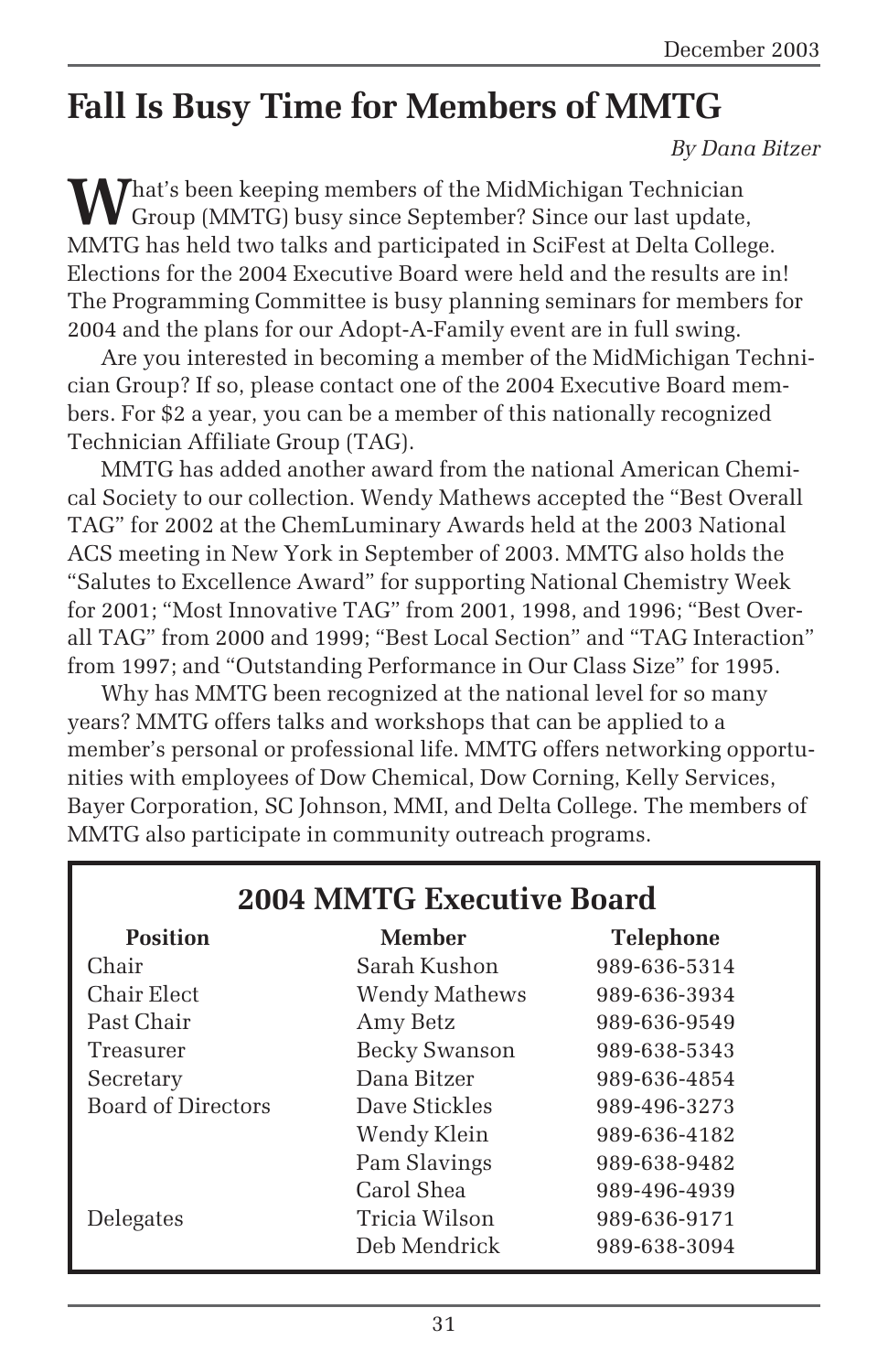#### *The Midland Chemist*

On September 25, Connie Murphy and Bob Krystosek spoke to MMTG members and guests about the Division of Chemical Technicians (TECH). Connie spoke of the history of TECH and Bob told MMTG members what TECH will be doing in 2004 and the future direction of TECH, as well as the benefits of belonging to the National ACS and its affiliated groups. Lunch was provided for free to all MMTG members and for a \$3 fee to nonmembers.

MMTG members presented hands-on science demonstrations at SciFest on Saturday, October 18. The participants learned how to perform chromatography with markers and filter paper and how to make putty using Elmer's® school glue and Borax®. They saw the difference in density of six different liquids and the difference in viscosity of four different liquids. They also saw how the surface tension of water helps prevent a liquid from pouring out of a jar and how rings of smoke can blow your hair.

On October 23, the Midland Diversity Networks and MidMichigan Technician Group cosponsored a multimedia presentation by Stacy Allison. "Many Mountains to Climb" was an intriguing and enlightening talk that was enjoyed by all in attendance. As the first American woman to climb and reach the summit of Mt. Everest, Stacy gave a firsthand account of the physical and mental strength and skills it took to accomplish her



*Shown here is speaker Stacy Allison with representatives from several of the sponsoring networks. From left to right, back row: Heather Seebeck, Gina Schecter, Elizabeth Abbott-Sirrine, Julie McAlindon, Margo Santoya, Leona Flores. Front row: Amy Betz, Stacy Allison, Diane Wirsing, Liane Foote.*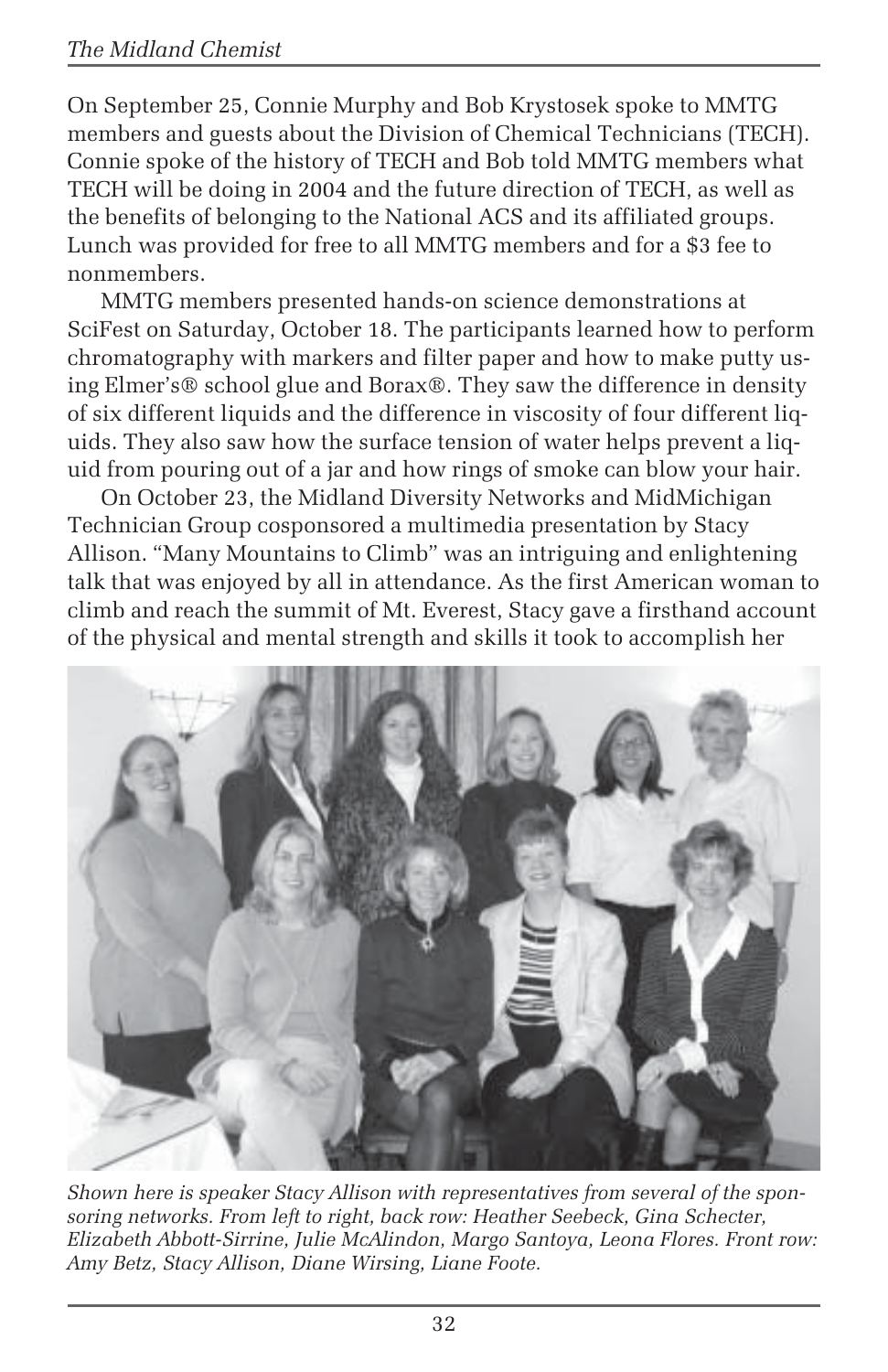goal. She also spoke of how she applies the skills learned from climbing to her residential building business and personal life.

MMTG is currently planning the Adopt-A-Family event for the 2003 holidays. For the past several years, MMTG members have donated their time and money to give back to a local family by providing gifts and a holiday meal. Plans are being made and donations towards this event are now being accepted.

For 2004, MMTG is planning a 5-hour, hands-on "Skills Assessment Workshop." In this workshop, members will evaluate their unique skillsets, identify gaps, and relate their skills to a specific career plan. MMTG applied for and received the ACS Recruitment, Retention, and Recognition mini-grant to finance this workshop, which will be open to members only. If you are not already a member, you are welcome to join at any time.

### **2004 Board Meetings Scheduled**

*By Joe Ceraso*

**F**ollowing is a list of the 2004 ACS Board of Directors Meetings and their meeting location  $\frac{1}{2}$ their meeting location. All meetings are from 7-9:00 p.m.

Monday, May 10, 2004 Delta College, Room TBD Monday, June 14, 2004 CMU, Room TBD July — No Meeting Monday, August 9, 2004 SVSU, Room TBD

#### **Date: Location:**

Monday, January 12, 2004 Delta College Midland Center, Room 12 Monday, February 9, 2004 Delta College Midland Center, Room 12 Monday, March 8, 2004 Delta College Midland Center, Room 12 Monday, April 12, 2004 Delta College Midland Center, Room 12

Monday, September 13, 2004 Delta College Midland Center, Room 12 Monday, October 11, 2004 Delta College Midland Center, Room 12 Monday, November 8, 2004 Delta College Midland Center, Room 12 Monday, December 13, 2004 Delta College Midland Center, Room 12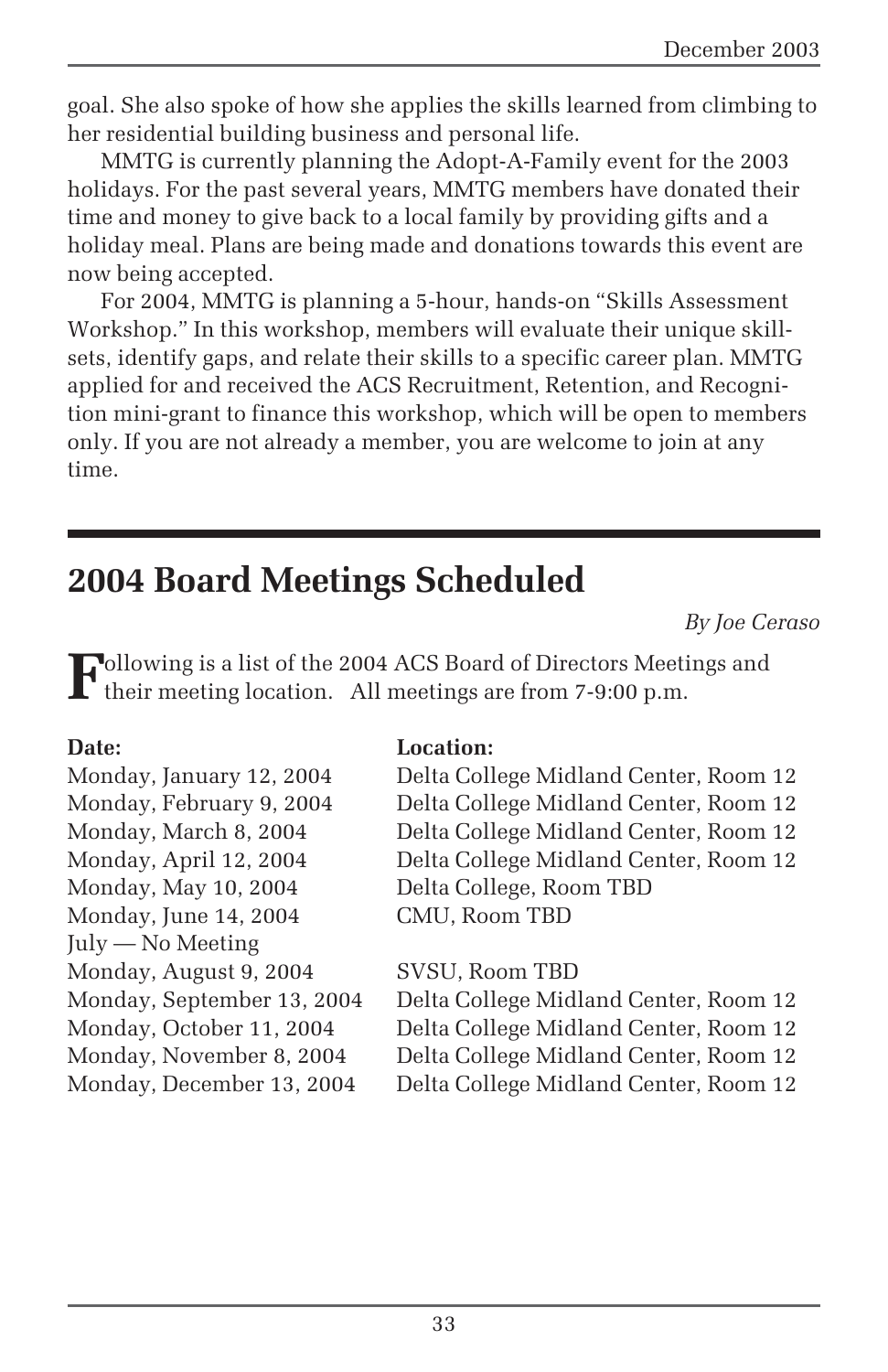### **Midland Section Launches Fund Drive for Scholarship Endowment**

#### *By Lin Dorman*

In October, the Midland Section of the American Chemical Society<br>launched its inaugural fund drive for an endowed scholarship fund. n October, the Midland Section of the American Chemical Society This endowment was initiated last year with the Midland Area Community Foundation at the threshold level of \$5,000. The ultimate endowment fund goal is \$100,000, which would enable the funding of five annual scholarships of \$1,000, or more, to students seeking academic degrees in the chemical sciences at colleges and universities in the Midland Section area. The Section area includes Midland, Bay, Saginaw, Gratiot, and Isabella counties. It is anticipated that the first scholarship will be awarded in 2005.

For many years the Midland Section has had an active portfolio of outreach programs to further the mission of the American Chemical Society, which is "to encourage in the broadest and most liberal manner the advancement of the chemical enterprise and its practitioners." This scholarship fund will make a significant addition to Section's outreach portfolio. Educational costs have risen faster than inflation, requiring a constant need for monetary reinforcement to support academic pursuits.

Unique to this new outreach program is that *every* member of the Section has an opportunity to make an everlasting contribution to its success by giving to the fund. All members have been sent a solicitation letter. Now, all that is necessary is sending a check and/or pledge to the Midland Area Foundation, P.O. Box 289, Midland, MI 48640-0289. Gifts can also include stock, bonds, real estate, or charge card donations. Charge card donations require contacting Nicole Lomas of the Foundation at 989-839- 9661 ext 13. The fund drive ends September 30, 2005. Contributors to the inaugural fund drive will be cited at these funding levels:

| \$20,000 and above | \$10,000-\$19,999 |
|--------------------|-------------------|
| \$5,000-\$9,999    | $$1,000 - $4,999$ |
| \$500-\$999        | $$100 - $499$     |

Questions about this scholarship fund drive may be addressed to any of the committee members:

Lin Dorman, chair 989-631-0213 Wendell Dilling 989- 631-1621 Bob Howell 989-774-3582 Joan Sabourin 989-686-9249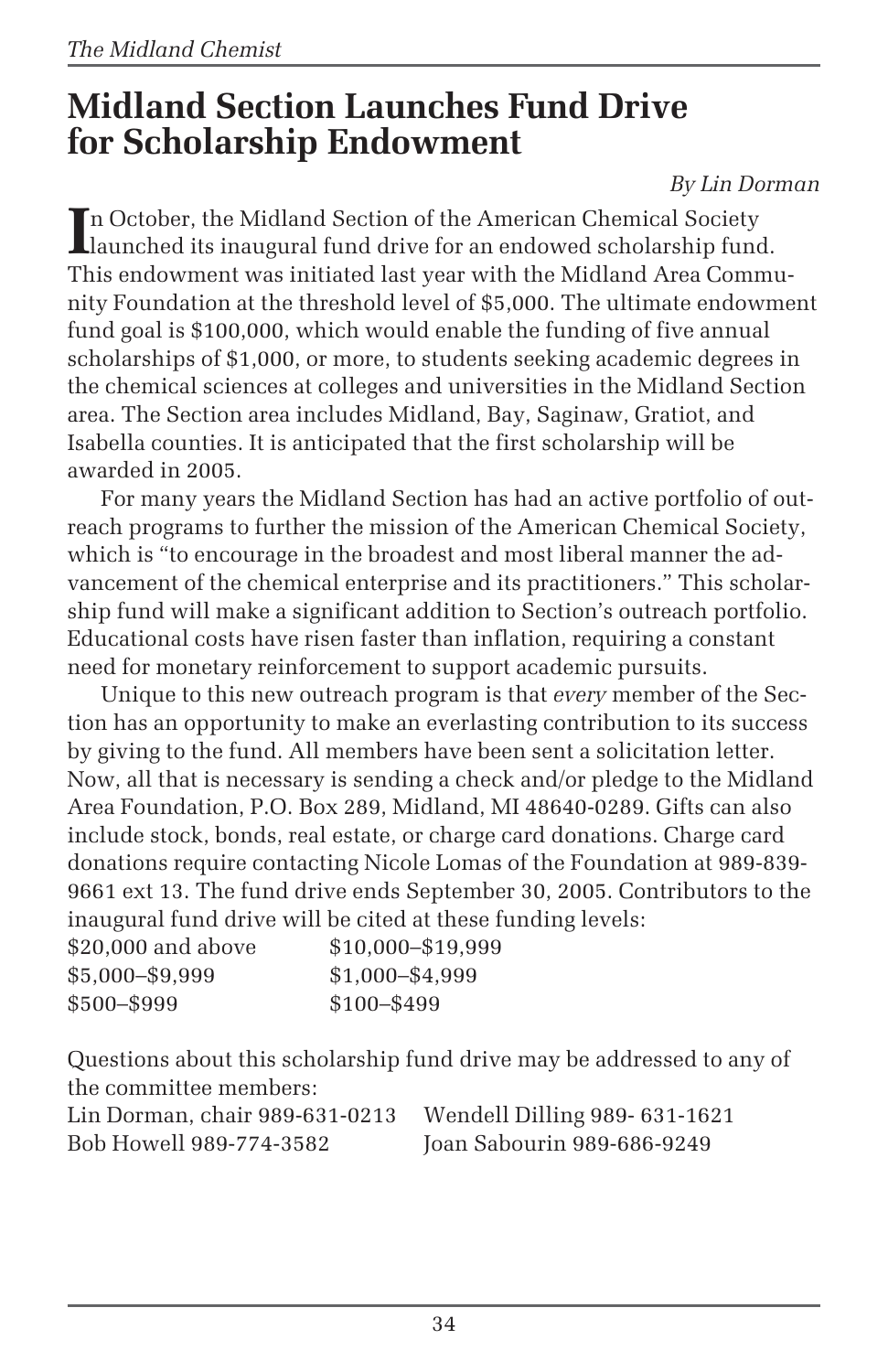### **MMTG, Midland Section, Delta Celebrate SciFest 2003**

#### *By Dave Stickles and Joan Sabourin*

**T**he 2003 National Chemistry Week theme "Earth's Atmosphere and Beyond" permeated SciFest, held at Delta College on Saturday, October 18, 2003, from 10:30 a.m. until 2:30 p.m. Over 2000 people joined in the science fun. The Midland Section of the American Chemical Society, the MidMichigan Technician Group, and Delta College sponsored the event. Members of the committee developed several ideas around the theme and shared these with the exhibitors.

Topics included but were not limited to materials on aviation, meteorology, astronomy, "microbes in space," acid rain, plastics, solar power, and air and water quality.

Hot air balloon rides were scheduled, but the wind velocity was too high. Participants viewed the gondola and asked many questions of the pilot. The National Plastics Center and Museum provided their PlastiVan hands-on activities on center stage, which included information on the chemistry, history, and processing, and environmental issues involved with plastics.

There were many activities, including:

Frisbee throwing contests Smoke rings Rats, mice and snakes Fireworks video Aurora borealis Glassblowing

Static electricity Production of a miniature tornado



*Tim Drier entertained a continuous group of onlookers with his glassblowing expertise. Photo: Angelo Cassar*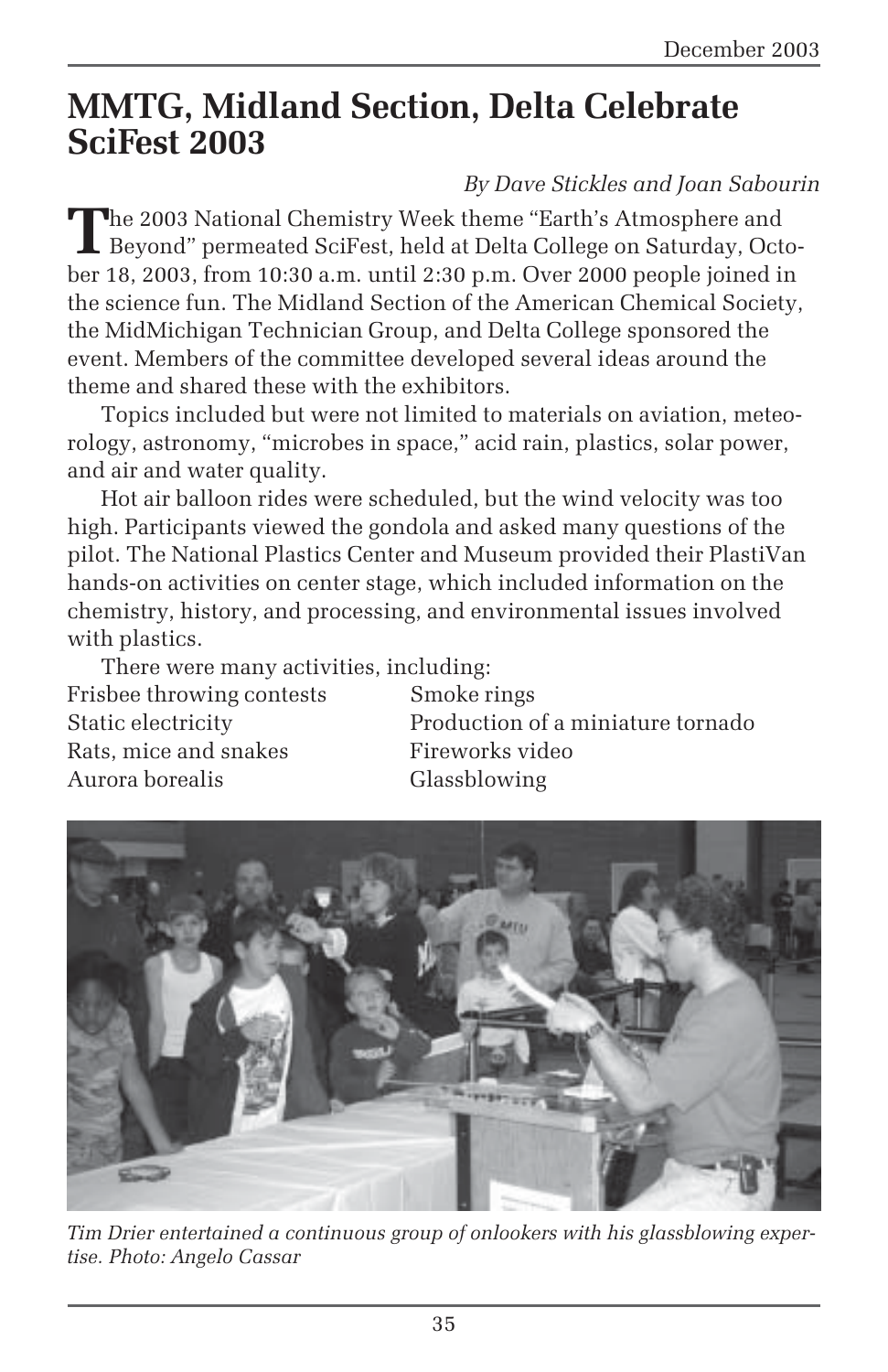Color changing beads Balloon piercing History of the atmosphere Portable planetarium Space shuttle heat shield Solar power Atmospheric chemistry Aviation science Paper airplane contests

UV light experiments Visible spectra from different sources

Additionally, the Dow Corning Corporation sponsored 12 shows at the

Delta College Planetarium. Four shows were open to the public on the day of SciFest. Eight additional shows were offered free of charge to groups of students from schools with limited monetary resources, several of whom had not previously attended a planetarium show. Over 600 students and adults took advantage of this opportunity.



*Photo: Joan Sabourin*

Companies and groups with exhibits and hands-on activities included:

- American Chemical Society Midland Section
- American Institute of Chemical Engineers MidMichigan Section
- Bangor Middle School
- Delta College Astronomy Club
- Delta College Aviation Program
- Delta College Environmental Club
- Delta College Greenhouse
- Delta College Intervarsity Christian Fellowship
- Delta College Meteorology
- Dr. Slime
- Midland Center for the Arts Hall of Ideas
- Midland Radio Controlled Modelers Club
- MidMichigan Technician Group
- National Chemistry Week Committee
- Quality Air and Water of Michigan
- Saginaw Valley State University Chemistry Club
- Science Literacy
- Society of Plastics Engineers MidMichigan Section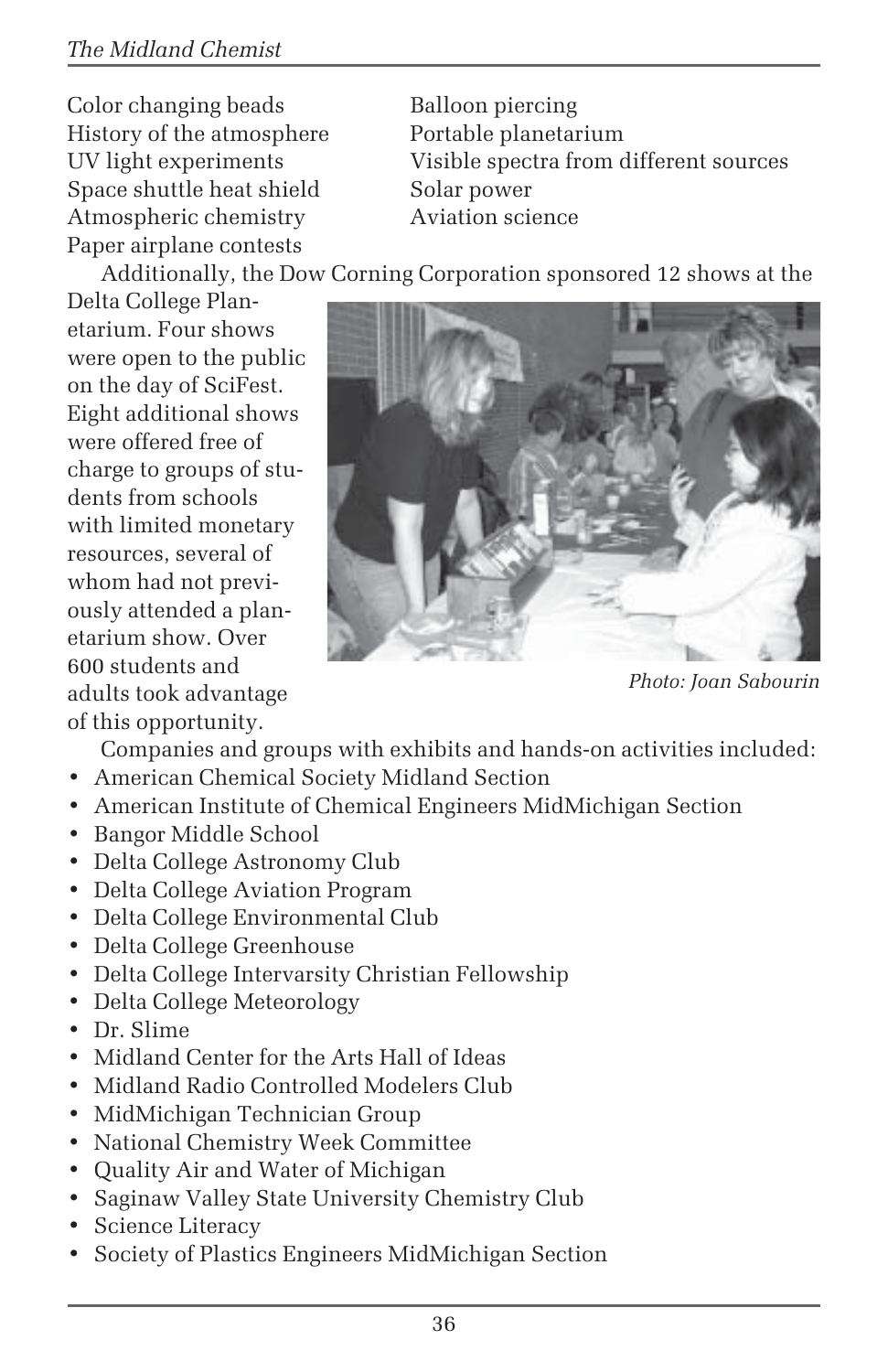- Sunset Astronomical Society
- TriCities Microbiology Club

Approximately 29,000 flyers were distributed to Bay City, Coleman, Freeland, Meridian, Midland City, Bullock Creek, and Saginaw School districts and to St. Brigid, Blessed Sacrament, and St. John Lutheran parochial schools in Midland, Sacred Heart Mt. Pleasant, and Trinity Lutheran in Auburn. The event was adver-



*Photo: Joan Sabourin*

tised in the area *Home Schooling Newsletter*, in the Tri-City newspapers, TV bulletin boards, and through a 4-minute segment on CNN Hometown News.

The attendance this year was larger than in the past. Participants enjoyed free cider and donut holes. Lunch was provided to all presenters. The event was very much a success, with everyone having a good time. Good comments about the event are still being heard several weeks later.

### **In Past Issues of** *The Midland Chemist*

*By Wendell L. Dilling, Midland Section Historian*

- **30 Years Ago This Month**—The Science Quiz Program is entering its 17th season. This time, eighteen area junior high schools will be competing. The contests are shown on WNEM-TV5 each Sunday morning at 9:30 a.m.
- **20 Years Ago This Month**—The 1983 Award for Outstanding Achievement in the (sic) Promotion of the Chemical Sciences has been received by Dr. Donald R. Weyenberg, Vice President of Research, Technical Service and Process Engineering of the Dow Corning Corporation.
- **10 Years Ago This Month**—Bob Kohrman invites Midland Section members to a Cross Country Ski Outing on January 29, 1994, at Neithercut Woodland, CMU's nature study and conservation education area.